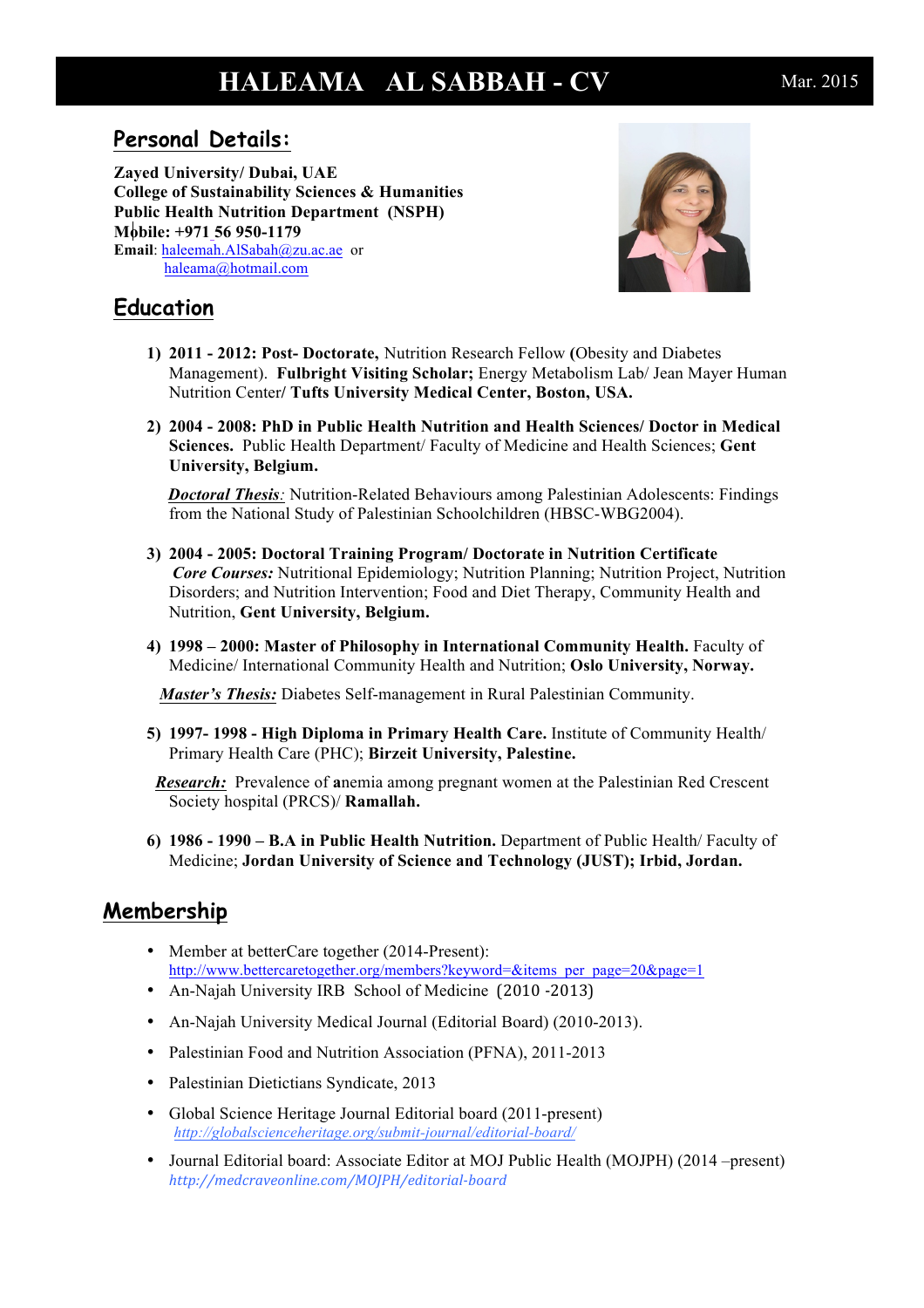# **Academic and Teaching Experience**

- § **2013 – to present**: **Assistant Professor, teaching** at the College of Sustainability, Sciences & Humanities/ Department of Public Health Nutrition / **Zayed University** *(Full-time appointment).*
- § **2009-2013: Head of the Public Health Department** and **Assistant Professor, teaching** at the Faculty of Medicine and Health Sciences/ **An-Najah National University** *(Full-time appointment).*
- § **2010-2011:** Coordinator for the Master Students Program in Public Health.
- § **2010- 2011: Assistant Professor** for students in Human Nutrition and Dietetics, teaching Community Nutrition course/ **Birzeit University** (*Part-time*)**.**
- § **2008-2010: Assistant Professor** for Medical Students and Master Students in Public Health /**Al Quds University** (*Part-time*).
- § **2004: Nutritional Counseling for specific age groups course**: adolescents, reproductive age (pregnancy), menopausal woman, and elderly. Faculty of Community Health/ **UPMRC**.
- § **2002-2003: Principles of Human Nutrition course**. Master students in Public Health, Faculty of Public Health/ **Al Quds University**.
- § **1996-1998:** Human Nutrition, Health services administration, Food manufacturing, Maternal and Child Health Care (MCH) courses/ **Palestine Technical Colleges-Ramallah**

#### *Courses Taught*

Courses taught for both Master and Undergraduate students since 2009

#### **a) Courses at Zayed University (2013 – to present)**

- HSC 450: Planning and Evaluation in Health Promotion and Health Education
- HSC 460: Literature Seminars
- HSC 466: Research Methods
- HSC 491: Senior Project
- HSC 490A: Natural Science & Public Health Internship

#### **b) Courses at Universities in Palestine (2009 – 2013):**

| <b>Master students in Public Health</b> | <b>Credit</b> | *Undergraduate students           | <b>Credit</b> |
|-----------------------------------------|---------------|-----------------------------------|---------------|
|                                         | <b>Hours</b>  |                                   | <b>Hours</b>  |
| <b>Health Services Administration</b>   | 3             | <b>Clinical Nutrition</b>         |               |
| Public Health                           |               | Principles of Human Nutrition     | 3             |
| <b>Health Promotion</b>                 | 3             | <b>Research Methods</b>           | 3             |
| <b>Health Education</b>                 | 3             | Meal Planning                     | 3             |
| Maternal and Child Health (MCH)         | 3             | <b>Nutrition Related Diseases</b> | 3             |
| <b>Research Methods</b>                 | 3             | <b>Community Nutrition</b>        | 4             |
| Food and Nutritional Sciences           | 3             | Women's Health Issues             | 7             |
| Nutritional Epidemiology                | 3             | Epidemiology                      | 3             |
| <b>Project Management</b>               |               |                                   |               |

\*Medical students, Human Nutrition and Dietetics, Pharmacological and Phar.D. and Nursing students.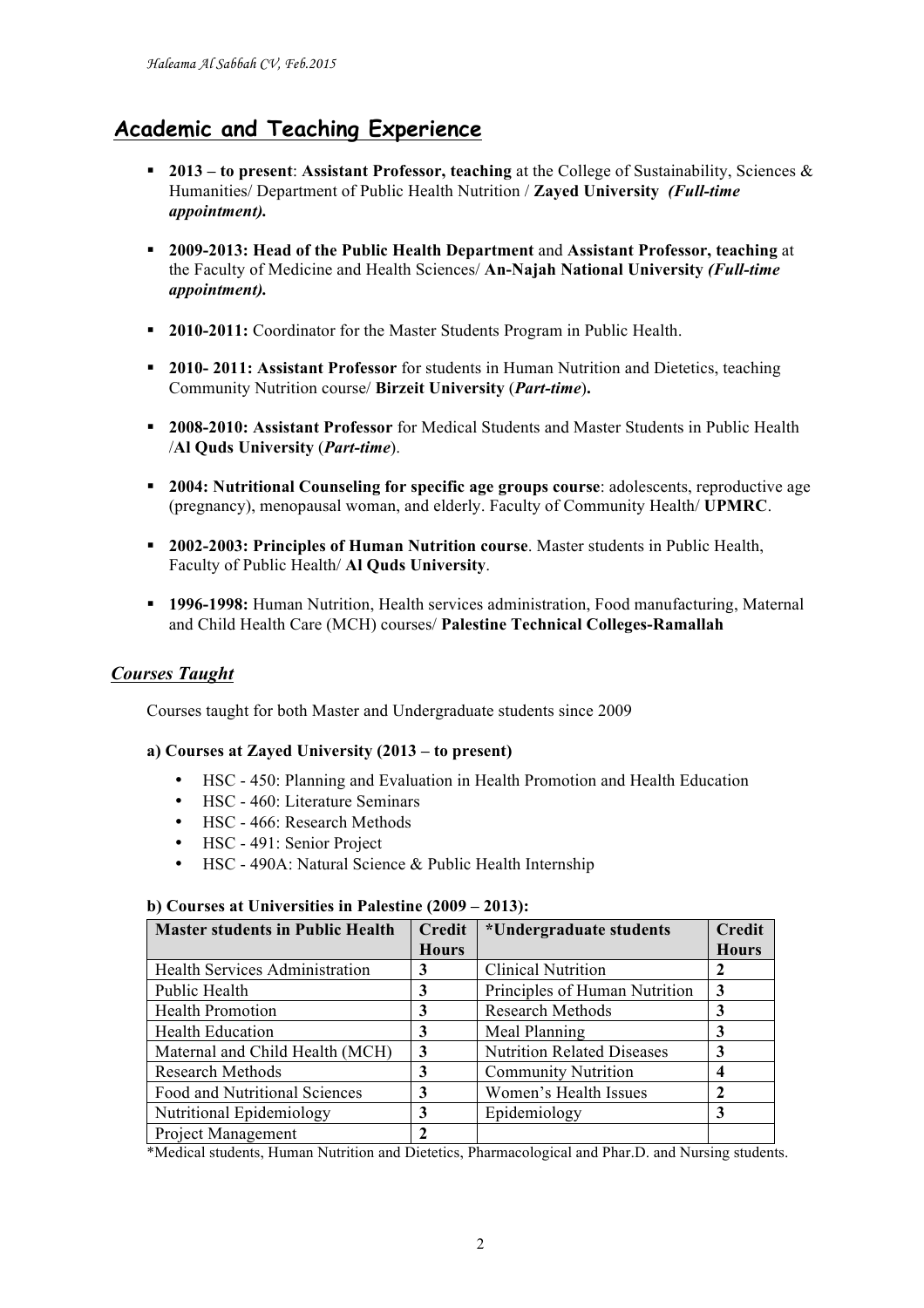# **Non-Academic Experience in Nutrition and Clinical Nutrition**

- **2011- 2013: Private Nutrition clinic:** Weight management, diet therapy and meal planning for obese and diabetic patients, **Ramallah**
- **1990 – 1995: Nutritionist and Diet Therapy:** Working in **hospitals** in Amman-Jordan, (Al-Rahmeh Gen. Hospital, Jerusalem Hospital and training in the Islamic Hospital). Meal planning for patients of diabetes, CVD, peptic ulcer, kidney disease, overweight and obesity. Working at the hospital outpatients nutrition clinic for Patients counseling in food and diet therapy, Amman**, Jordan**
- **1995-1996: Nutritionist**: focusing on meal planning, weight management, and nutrition education for obese women, **Palestine Centre for Body Fitness** – **Ramallah**
- **1995-1998: Health Services Director and Nutritionist,** meal planning and diet therapy for hospitalized patients, Palestinian Red Crescent Society (**PRCS**)-Maternity Hospital **Al-Bireh.**

## **Research grants**

- *Al-Darmaki, F., Haroun, D., Ghali, R., Chung, M., & Al Sabbah, H*. **(2015)** Co-Investigator for research: Investigating Bullying Behaviors among College Students and its Correlates at Zayed University.
- *Al Sabbah, H. & Dabeet, E., (2014)* **R14121***:* Research Incentive Fund (RIF)/ Water pipe Smoking among University Students: Knowledge, Attitudes, Practice and Dependence, Principal Investigator. Funded by Zayed University, UAE (77,470 AED).
- *Al Sabbah, H. START-UP PROJECT, Principal Investigator (2014)* **R14074***:* Prevalence of overweight, obesity, anemia, and their associations with dietary habits among female students at Zayed University, UAE (8,800 AED).
- *Al Sabbah, H (2011):* Visiting Fulbright Scholar,  $1/8/11 31/7/12$ . Total grant: (\$30,250).
- *Al Sabbah, H (2010):* Lead Researcher for Ethnographic and Knowledge, Attitude and Practice (KAP) study Institutional Consultancy (Breast Feeding), Funded by UNICEF (\$28,500).

### **Scholarships and awards**

- **2011-2012, Fulbright** Scholarship for **Post-Doctorate** in Nutrition and research. **Tufts University, Boston, USA**.
- **2010,** May, The 3rd World Congress on Controversies to Consensus in Diabetes, Obesity and Hypertension (CODHy) awarded the **CODHy Best Abstract Award Obesity Category, Prague, Czech Republic.**
- **2004-2008,** Belgian Technical Cooperation (**BTC**) Scholarship for **PhD** in Public Health Nutrition. **Gent University, Belgium**.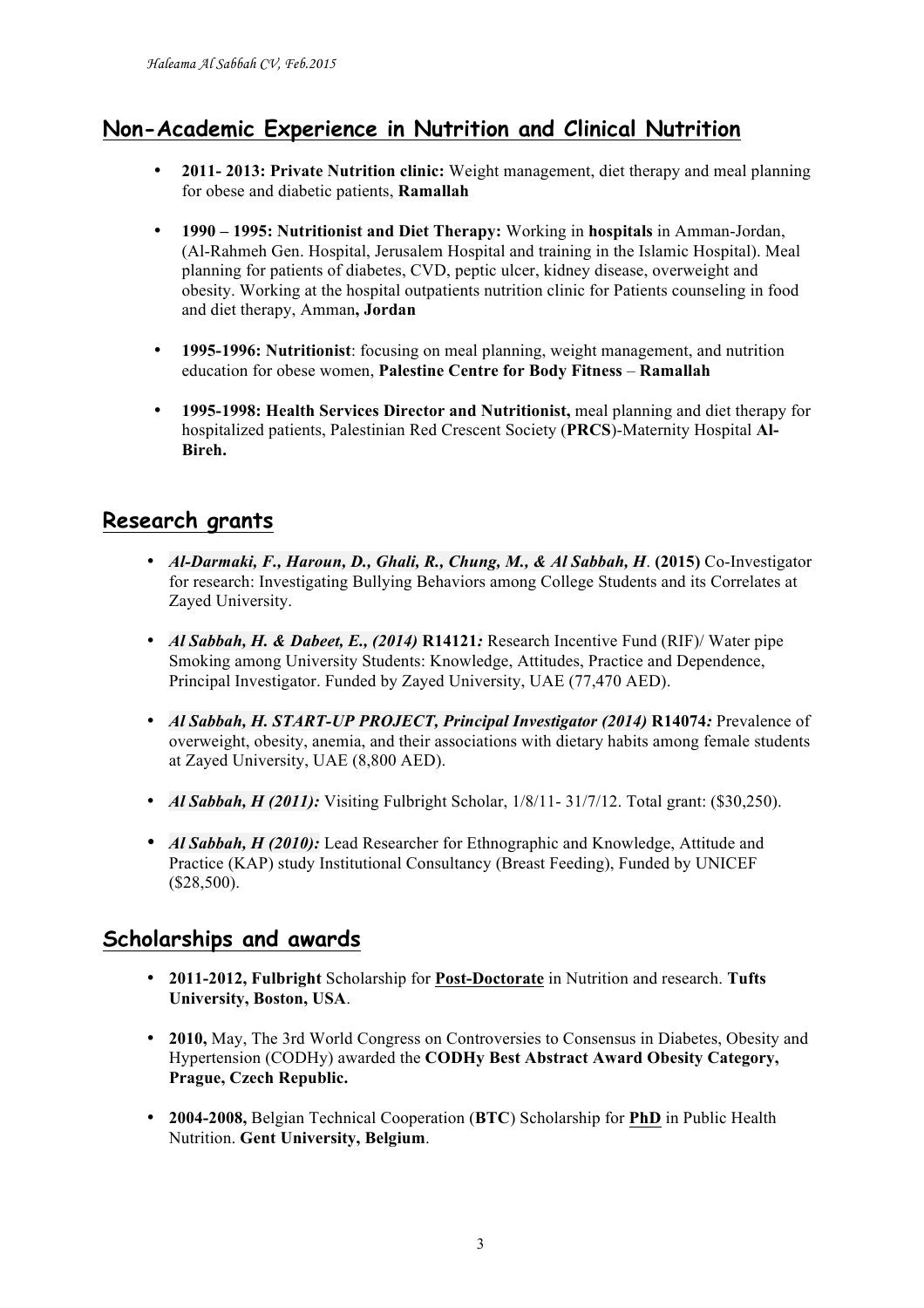- **1998- 2000:** Norwegian Government Quota Program Scholarship for **Master** in International Community Health. **Oslo University, Norway**.
- **1997-1998:** Birzeit University Scholarship for **High Diploma** in Primary Health Care. **Birzeit University, Palestine.**

# **Intellectual Contributions:**

Scholarly productivity based on *h* Index: Scopus Index:  $h = 5$ 

#### *1) Refereed Articles in International Peer-reviewed Journals:*

- *Al Sabbah H., Qamhia N., Younis M.* Consumption Patterns and Side Effects of Energy Drinks among University Students in Palestine: Cross-Sectional Study. *MOJ Public Health 2015*. http://medcraveonline.com/MOJPH/
- *Jildeh, C., Abdeen, Z., Al Sabbah, H., Papandreou, C., Ghannam, I., Nancy Weller, Anastas Philalithis*. Labor and Related Injuries among Schoolchildren in Palestine: Findings from the National Study of Palestinian Schoolchildren (HBSC-WBG2006). *ISRN Pediatrics* **2014**. http://www.ncbi.nlm.nih.gov/pmc/articles/PMC4003913/
- *Jildeh, C., Abdeen, Z., Al Sabbah, H*., *Philalithis, A. E.* Unintentional Injuries among School-Aged Children in Palestine: Findings from the National Study of Palestinian Schoolchildren (HBSC-WBG2006). *International Journal of Population Research* **2013**. http://www.hindawi.com/journals/ijpr/2013/629159/
- *Abdeen, Z., Jildeh, C., Dkeideek, S., Qasrawi, R., Ghannam, I., Al Sabbah, H*. Overweight and Obesity among Palestinian Adults: Analyses of the Anthropometric Data from the First National Health and Nutrition Survey (FNHANS) 1999-2000. *Journal of Obesity* **2011**. http://www.hindawi.com/journals/jobes/aip/213547/
- *Al Sabbah, H., Vereecken, C., Abdeen, Z., Ahluwalia, N., Kelly, C., Ojala, K., Németh, A., & Maes, L.* Weight control behaviours among Overweight, Normal weight and Underweight adolescents in Palestine: Findings from the National Study of Palestinian Schoolchildren (HBSC-WBG2004). *International Journal of Eating Disorders*. *Int J Eat Disord* **2009**. http://www3.interscience.wiley.com/journal/122382378/abstract
- *Al Sabbah, H., Vereecken, C., Elgar, F., Nansel, T., Aasvee, K., Abdeen, Z., Ojala, K., Ahluwalia, N., & Maes, L.* Body Weight Dissatisfaction and Communication with Parents among Adolescents in 24 Countries: International Cross-Sectional Survey**.** *BMC Public Health* **2009**,9:52,1-10.http://www.biomedcentral.com/content/pdf/1471-2458-9-52.pdf
- *Vereecken, C., Dupuy, M., Rasmussen,M., Kelly,C., Nansel5,T.R., Al Sabbah, H., Baldassari, D., Jordan,M.D., Maes,L., Niclasen, B.V., Ahluwalia,N., & the HBSC Eating & Dieting Focus Group.* Breakfast consumption and its socio-demographic and lifestyle correlates in schoolchildren in 41 countries participating in the HBSC study. *International Journal of Public Health* **2009.**  http://www.springerlink.com/content/4x331774w7w04851/fulltext.pdf
- Due P, Damsgaard MT, Rasmussen M, Holstein BE, Sorensen TIA, Wardle J, Merlo J, Currie C, Ahluwalia N, Lynch J, Borraccino A, Borup I, Boyce W, Elgar F, Gabhain SN, Krolner R, Matos MC, Nansel T, *Al Sabbah H.*, Svastisalee C, Valimaa R, Vereecken C. Socioeconomic position, macro-economic environment, and overweight among adolescents in 35 countries. *International Journal of Obesity* **2009**, 33, 1084-1093. http://www.education.ed.ac.uk/cahru/publications/Position\_Environ\_Obesity\_in\_adolescents.pdf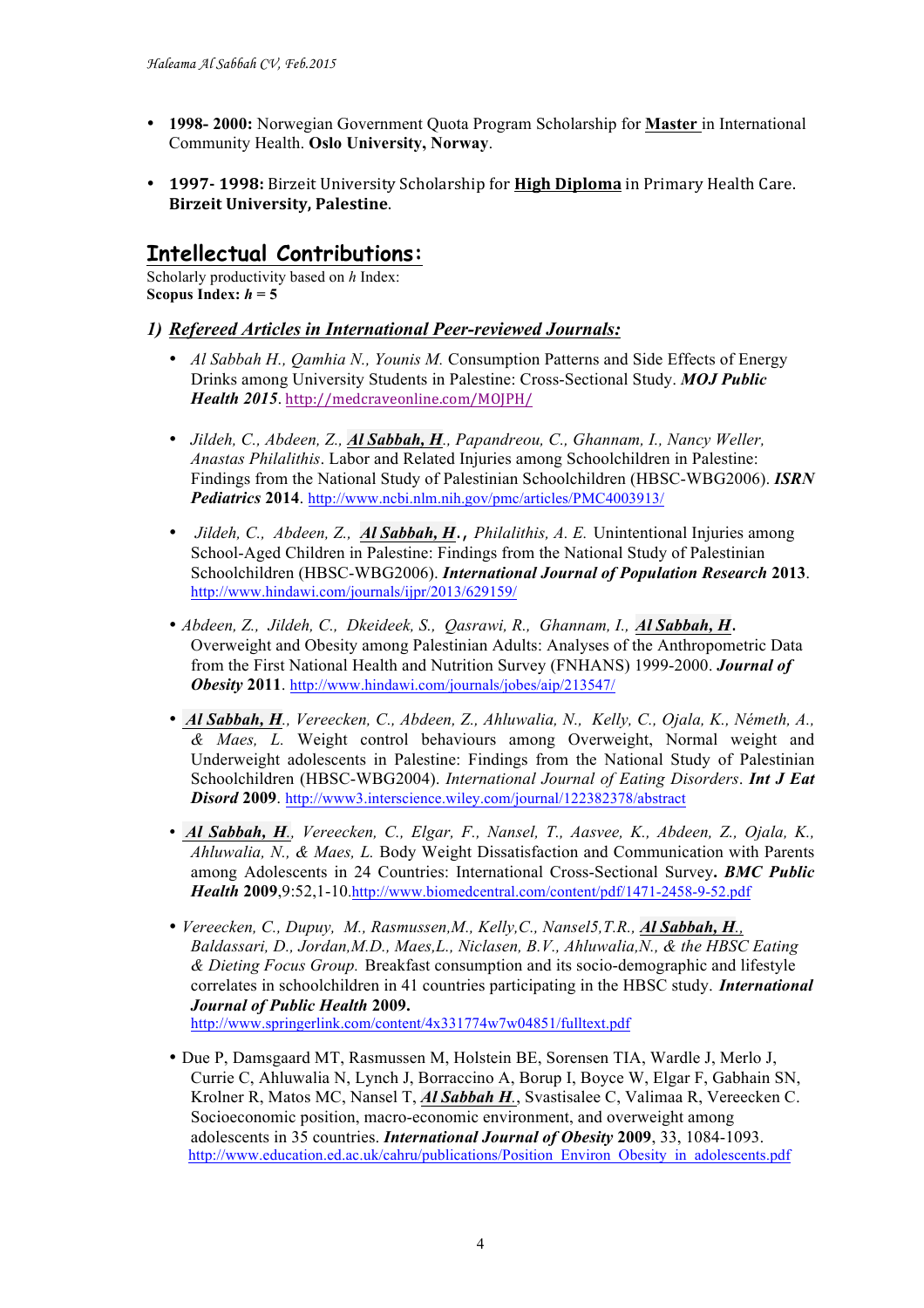- *Al Sabbah, H., Vereecken, C., Abdeen, Z. Coats, E. & Maes, L*. Associations of Overweight and of Weight Dissatisfaction among Palestinian Adolescents: Findings from the National Study of Palestinian Schoolchildren (HBSC-WBG2004): *Journal of Human Nutrition and Dietetics* **2008**, 22, 40-49. http://www.ncbi.nlm.nih.gov/pubmed/18759957
- *Al Sabbah, H., Vereecken, C., Kolsteren, P., Abdeen, Z. & Maes, L*. Food Habits and Physical Activity Patterns among Palestinian Adolescents: findings from the national study of the Palestinian schoolchildren (HBSC-WBG2004)*: Public Health Nutrition* **2007***.* 10, 739-746. http://www.ncbi.nlm.nih.gov/pubmed/17381946

#### *2) Refereed Abstracts in International Peer-reviewed Journals:*

- *Al Sabbah, H.*, Hamadna, A., Abu Ghazaleh, L., Dudin, A., & Karmi, B. (2013). New Cases of Beta Thalassemia Major After Implementation of Prenatal Testing: a cross-sectional survey. *The Lancet* **2013**. http://www.thelancet.com/journals/lancet/article/PIIS0140-6736%2813%2962576-3/abstract
- *Al Sabbah, H. & Rashed, O. Effect of Diabetes Education Program on Type 2 Diabetic* Patients in Palestine. *Journal of Diabetes Technology & Therapeutics 2014***: ATTD**, P-326.
- *Qadah, Kh., Al-Aker, M., Al Sabbah, H.* Pharmacy practice in occupied Palestinian territory: reality and difficulties. *The Lancet* **2011**. Published Online July 5, 2011. http://download.thelancet.com/flatcontentassets/pdfs/palestine/palestine2011-11.pdf

#### *3) Books Published at Amazon:*

*http://www.amazon.com/Haleama-Al-Sabbah/e/B00JDRTJMQ/ref=sr\_tc\_2\_0?qid=1420927238&sr=1- 2-ent*

- *Al Sabbah, H.* Diabetes Self-Management in Rural Palestinian Community. **Publisher: LAP LAMBERT Academic Publishing (Sept. 22, 2011). ISBN**-13: 978-3-8465-1183-1
- *Al Sabbah, H.* Nutrition-Related Behaviors among Palestinian Adolescents: Findings from the National Study of Palestinian Schoolchildren (HBSC-WBG2004). **Publisher: VDM (Sept. 4, 2009). ISBN-**10: 3639152794

#### *4) Thesis Supervisor For Master Students in Public Health (Published at An-Najah University Website*

- *Haleama Al Sabbah: Main Supervisor. Thesis title:* Effect of Diabetes Educational Programs on Type 2 Diabetic patients in Tulkarm Directorate of Health. *Researcher: Osama Rashed.* Master in *Public Health Program, An-Najah National University October 2012.* http://scholar.najah.edu/content/effect-diabetes-education-program-type-2-diabeticpatients-tulkarm-directorate-health
- *Haleama Al Sabbah: Main Supervisor. Thesis title:* Quality of Primary Health Care Delivered to Children Under 5 Years Old in North West-Bank. *Researcher: Bahiyah Abed El Jalil Mustafa Sholi.* Master in *Public Health Program, An-Najah National University, December 2011.* http://scholar.najah.edu/content/quality-assessmentprimary-health-care-delivered-children-under-5-years-old-north-west-bank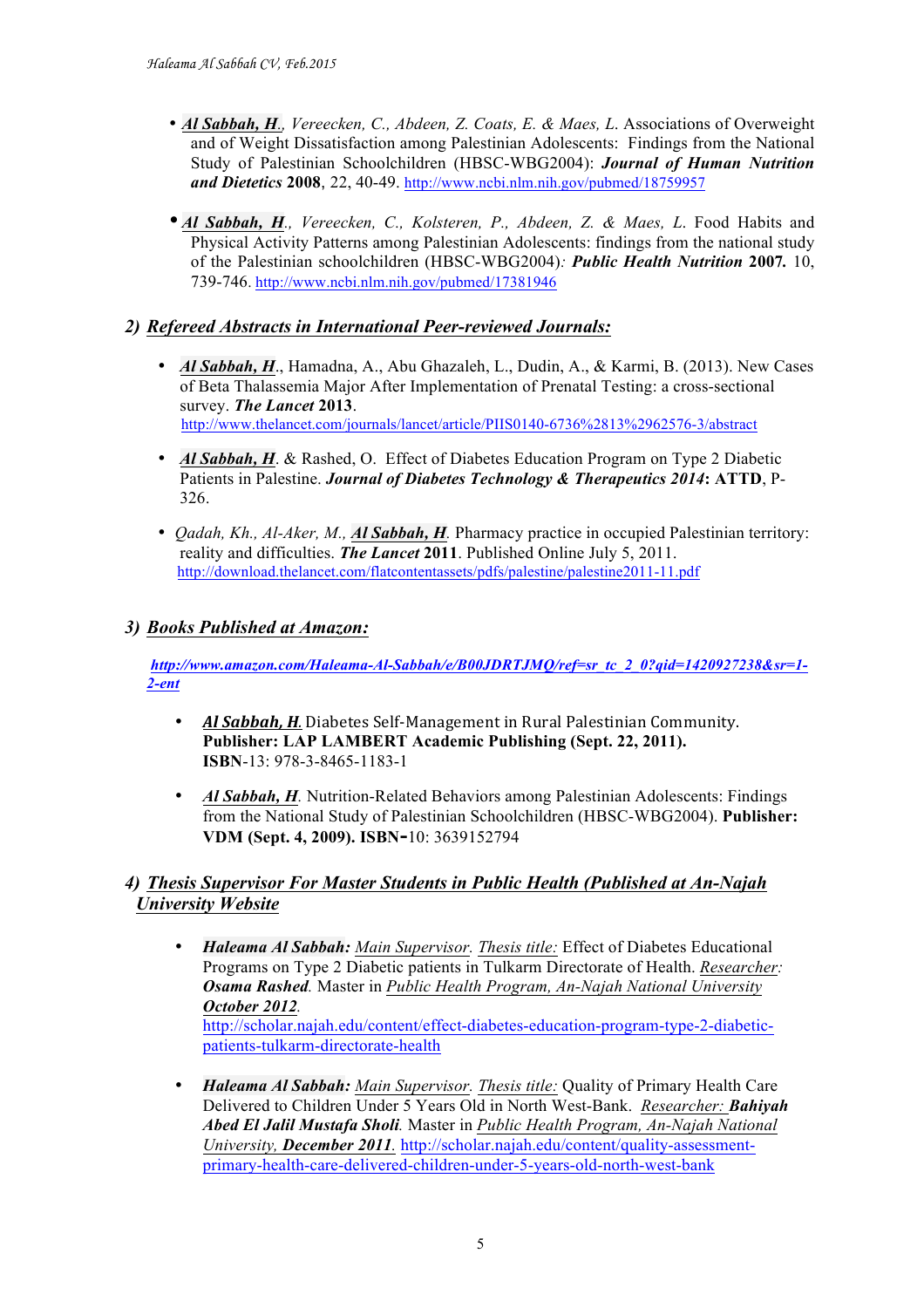- *Haleama Al Sabbah: Main Supervisor. Thesis title:* Prevalence of overweight and obesity and their associations with dietary habits among students from An-Najah National University: A cross-sectional study. *Researcher: Bassam Abu Shanab.* Master in *Public Health Program, An-Najah National University, August 2011.* http://scholar.najah.edu/content/prevalence-overweight-and-obesity-and-theirassociations-dietary-habits-among-students-najah
- *Haleama Al Sabbah: Main Supervisor. Thesis title:* Main Causes of Male Infertility in Two Infertility Centres in West Bank. *Researcher: Rania Wasef Mustafa Abu El Haija***.** Master in *Public Health Program, An-Najah National University, June 2011.* http://scholar.najah.edu/content/main-causes-infertility-among-men-treated-razancenters-west-bank-retrospective-study
- *Haleama Al Sabbah: Main Supervisor. Thesis title:* Major Risk Factors that lead to Onset End-Stage Renal Disease in Northern West Bank. *Researcher: Kathem Nathme Basheer Al-Khawadreh.* Master in *Public Health Program, An-Najah National University, February 2011.* http://scholar.najah.edu/content/major-risk-factors-leadonset-end-stage-renal-disease-northern-west-bank

### *5) Thesis Supervisor for 6th year Medical Students*

- *Haleama Al Sabbah: Main Supervisor. Thesis title:* New Thalassemia Cases in West Bank After the Year 2002. *Researchers: Yazan Zayed and Isra' Ismail.* Doctor of Medicine degree (MD), Faculty of Medicine, An-Najah National University, Nablus, *May 2012*.
- *Haleama Al Sabbah: Main Supervisor. Thesis title:* New Cases of B Thalassemia Major After Implementation of Prenatal Testing in West Bank. *Researchers: Abdallah Hamadneh & Lamia Abu Ghazale.* Doctor of Medicine degree (MD), Faculty of Medicine, An-Najah National University, Nablus, *May 2012*.
- *Haleama Al Sabbah: Main Supervisor. Thesis title:* Drinking Patterns and Side Effects of Energy Drinks among An-Najah National University Students. *Researcher: Naeem Zaid Qamhiya.*  $6^{th}$  year medical student, *Faculty of Medicine, An-Najah National University, May 2011.*

#### *6) Senior projects supervisor for undergraduate students in Public Health Nutrition at Zayed University (2013-2014)*

- The Relationship between Disordered Eating Attitudes and Exercise Behavior among Female Students attending Zayed University-Dubai: A cross Sectional Study *(Shatha Ghandi Muhsineh***: Fall 2014).**
- Use and knowledge of weight loss supplements among Zayed University Female Students **(***Reem Mohsen Abdulrab***: Fall 2014).**
- The association between oral health behavior and obesity among university female students at Zayed University in Dubai *(Fatima Mohamed Sulaiman:* **Fall 2014).**
- Body Image Perception Among Females at Zayed University in Dubai (*Khawla Matar Humaid Mubarak Al Mehairi:* **Spring 2014).**
- Microbial quality and antibacterial activity of common herbs in UAE (*Amna Hassan Abdulla Hassan Belghuzooz Alzarooni*: **Spring 2014.).**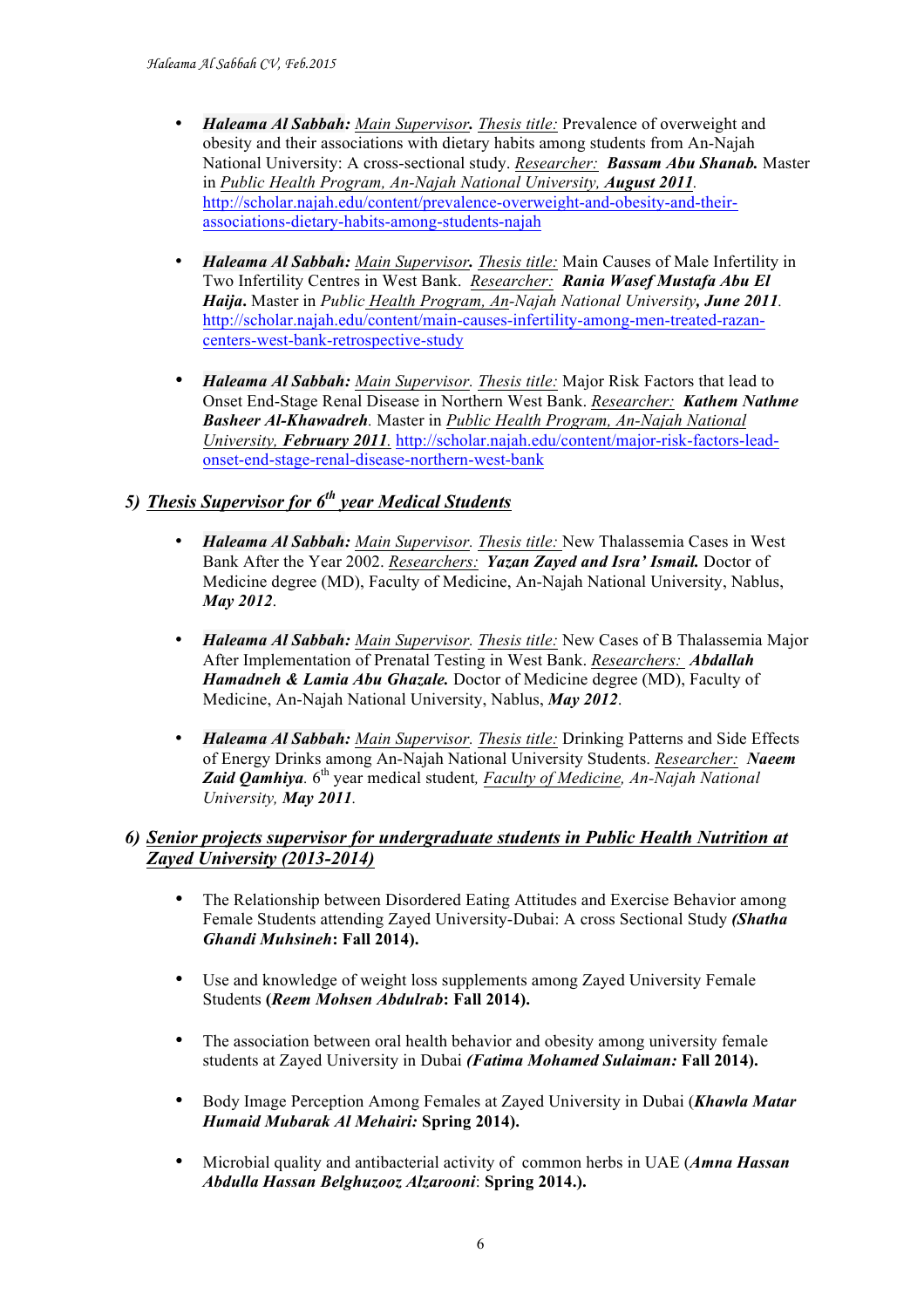- The effect of olive oil and omega 3-6-9 oil on blood glucose and cholestrol levels (*Maryam Ali Mohammed Bujsaim*: **Spring 2014).**
- Prevalence of caffeinated drinks among Zayed University students (*Meitha Thani Rashed Mohamed Al Marri:* **Fall 2013).**
- Studies on Detox Diet among females in UAE aged 18-30 (*Shaikha Khalid Ahmad Mujrin Almarar*: **Fall 2013).**
- Knowledge and beliefs related to cervical cancer, Pap smear screening and HPV vaccination among women in Umm Al Qawain, UAE. (*Alia Saeed Ebrahim Essa Al Haran Al Ali***: Fall 2013).**

#### *7) Research Reports*

- *Al Sabbah, H., Shaheen M.* Ethnographic and Knowledge, Attitude and Practice (KAP) study. The main objectives of this research are: to undertake the knowledge, attitude and practice study in relation to child care, dietary diversity and practices in West Bank and to identify recommendations for response to improve child care practices, particularly exclusive breastfeeding. *UNICEF- Ramallah, 2009-2010.*
- *Shaheen M., Salam, R., Al Sabbah, H., Shalabi, T., Swaitee, Y.* Improving Postpartum Care Among Low Parity Mothers in Palestine. Centre for Development in Primary Health Care (CDPHC) **Al Quds University. Ramallah, Palestine 2003.** Available at: http://www.popcouncil.org/pdfs/frontiers/FR\_FinalReports/West\_Bank\_LowParity.pdf
- *Al Sabbah, H., Abu Khaled, K.* Social and Economical Characteristics of Disabled People in Palestine. Palestinian Central Bureau of Statistics (PCBS), **Ramallah, Palestine 2002.**
- *Al Sabbah, H*. Hearing Impairment among school children in Jenin District. Jenin Charitable Society, **Palestine 2002.**
- *Shahin, M., Abdeen, Z. Greenough, G. Shabaro, N., Tayback, M., Oasrawi, R., Al-Sabbah, H, Dandies, B*. Nutritional Assessment of West Bank and Gaza Strip 2002. http://healthinforum.net/files/nutrition/Nutritional%20Assessment%20of%20the%20WB %20&%20Gaza-Sep.02.doc.

## **Visitor and speaker at Universities in the U.S.A**

- § **2012, April 25:** Body weight dissatisfaction and communication with parents, **Lecture, University of California San Francisco (UCSF), San Francisco, California, USA.**
- § **2012, April 2-4:** Nutrition Related Behaviors among Palestinian adolescents**, Lecture, Rutgers University, New Jersey, USA.**  http://ruevents.rutgers.edu/events/displayEvent.html?eventId=71773 http://nutrition.rutgers.edu/seminars.html
- § **2011- 2012:** Nutrition and Obesity conferences (3 conferences) and workshops (2 workshops) in addition to the weekly seminars conducted at the **Harvard School of Public Health, Tufts Medical Center and Boston School of Medicine, Boston, USA.**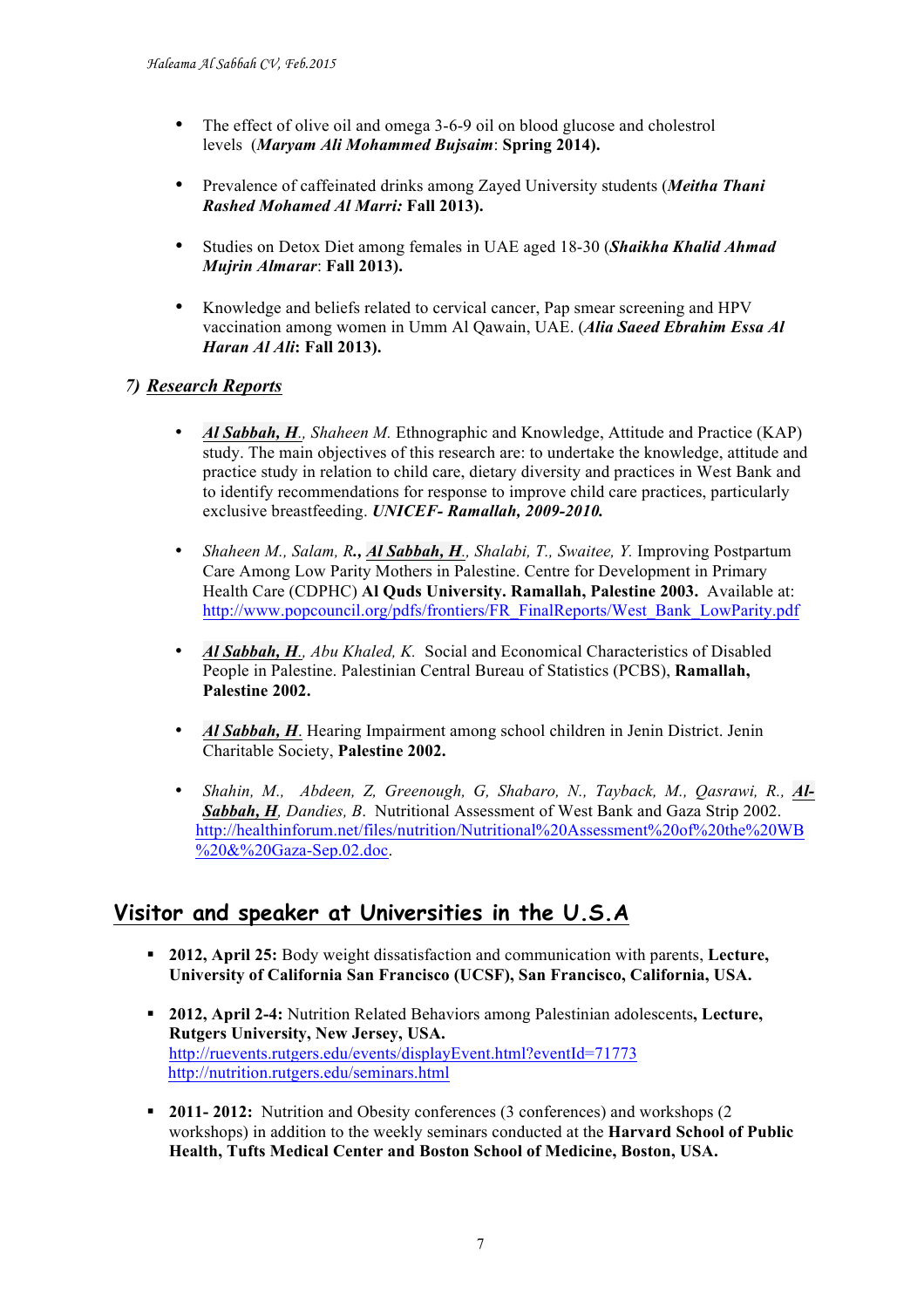# **Presentation of Refereed Papers**

- Al Sabbah, H., Saeed A. (2015, February). Knowledge and beliefs related to cervical cancer, Pap smear screening and HPV vaccination among women in Umm Al Qawain, UAE. *Innovation Arabia 8 Conference (IA8) On behalf of HBMSU, Dubai, UAE.* Health and Environment Track*. http://www.innovationarabia.ae/program/day-1*
- *Al Sabbah, H. & Rashed, O. (2014, February). Effect of Diabetes Education Program on Type* 2 Diabetic Patients in Palestine. *7th International Conference on Advanced Technologies and Treatments for Diabetes, Vienna, Austria*.
- *Al Sabbah, H.* (2014, February). Nutrition-Related Behaviors among Palestinian Adolescents: Findings from the National Study of Palestinian Schoolchildren. *The Fourth Arab Conference for Obesity and Physical Activity, Kuwait, Kuwait.*
- *Al Sabbah, H. & Rashed, O. (2014, March).* Effect of Diabetes Education Program on Type 2 Diabetic Patients in Palestine. *Lancet Palestinian Health Alliance (LPHA) Conference, Amman, Jordan.*
- *Al Sabbah, H.,* Hamadna, A., Abu Ghazaleh, L., Dudin, P., & Karmi, B. (2014, March). New Cases of Beta Thalassemia Major After Implementation of Prenatal Testing. *Lancet Palestinian Health Alliance (LPHA) Conference, Cairo, Egypt.*
- *Al Sabbah, H.* (December, 2013): New Cases of B-Thalassemia Major After Implementation of Prenatal Testing. *ZU Professional Development Week, Dubai, UAE.* http://zusotldxb2013.sched.org/speaker/haleamaalsabbah#.VCL2oucVf18
- *Al Sabbah, H*. & Nazmi, K. (2013, May). Major Risk Factors for the Onset of End-Stage Renal Disease. *International Symposium on Social Determinants of NCDs in Mediterranean Countries*, **Istanbul, Turkey**.
- *Al Sabbah, H*. Guest Speakers (June 2012). Biographies at *Young Arab Women Leaders. The Voice of the Future, AIWF Conference, Amman, Jordan*. http://www.aiwfonline.com/Activities/Jordan2012.aspx
- *Al Sabbah, H*. & Qamhia, N. (September 2012) Consumption Patterns and Side Effects of Energy Drinks among University Students in Palestine. *Nutrition and NCDs: A Palestinian Agenda. Ramallah, Palestine*. http://www.juzoor.org/portal/index.php?option=com\_content&view=article&id=94&lang=en
- *Al Sabbah, H*. Associations of Overweight and of Weight Dissatisfaction among Palestinian Adolescents. Childhood & Adolescents Obesity: A WHOLE-SYSTEM, STRATEGIC APPROACH. 28 February - 1 March 2011 *Health Authority – Abu Dhabi*. www.medineo.org/pdf/Obesity%20Conference%20Book\_print.pdf
- Zayed, Y., Hamadneh, A., Ismail, I., AbuGhazaleh, L., Karmi, B., *Al Sabbah, H*. (May 2011). New β Thalassemia Cases in West Bank – Palestinian Authority after The Year 2002. The 12th International Conference on Thalassaemia and Other Haemoglobinopathies, and The 14th TIF Conference for Patients and Parents. TIF 11-15, *Antalya, Turkey*.
- *Al Sabbah, H., Vereecken, C., Abdeen, Z., & Maes, L.*(October 20-21 2010). Associations of Overweight and of Weight Dissatisfaction among Palestinian Adolescents: Findings from the National Study of Palestinian Schoolchildren (HBSC-WBG2004). *The 3rd International Medical Conference- An-Najah University*.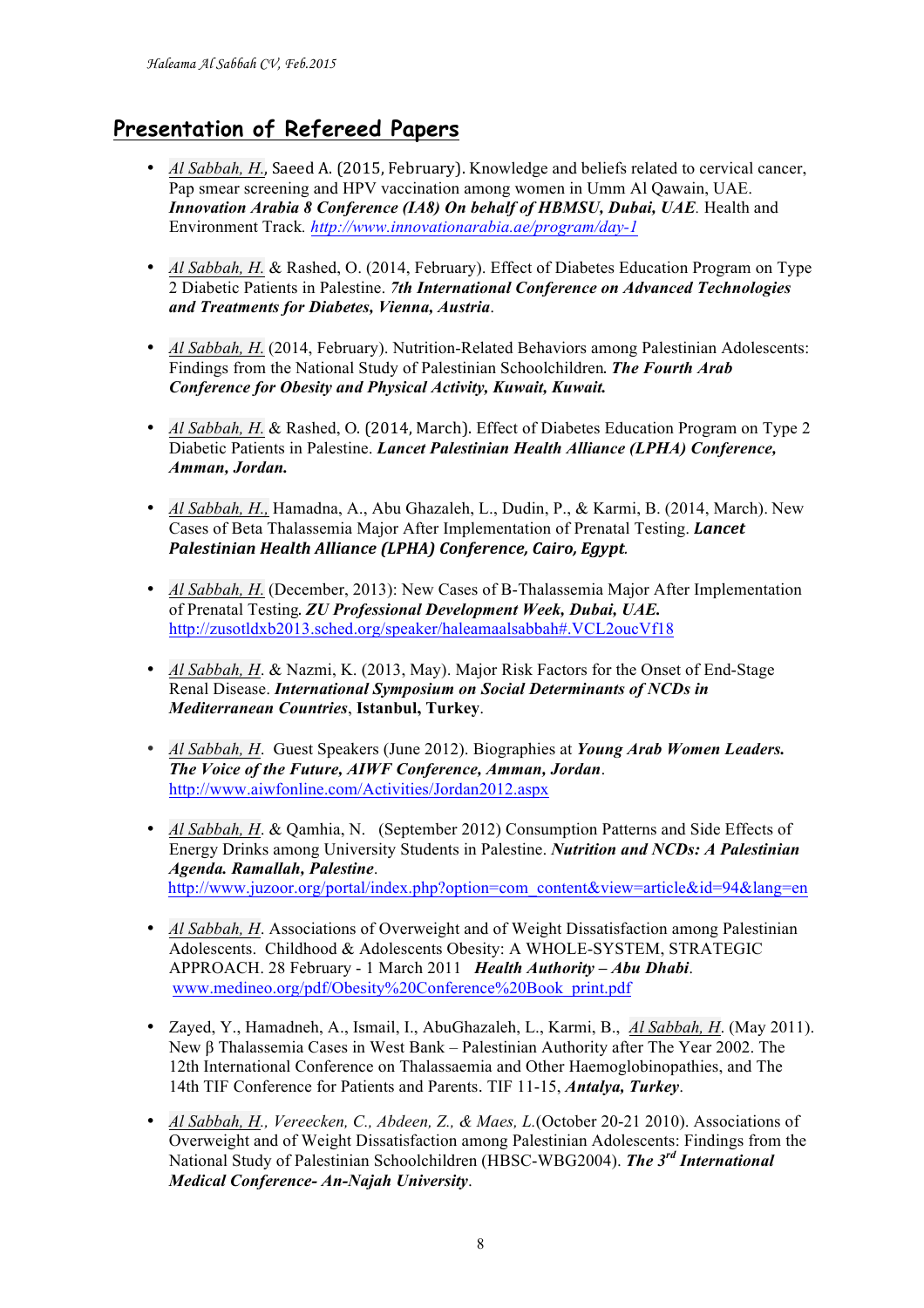- *Al Sabbah H.* Consumption patterns and side effects of energy drinks among university students in Palestine. *J Nutr Food Sci* 2012. http://www.omicsonline.org/ArchiveJNFS/2155-9600-NutritionalScience-2012 AcceptedAbstracts.php
- *Al Sabbah H.*Overweight and obesity among university students in Palestine. *J Nutr Food Sci* 2012. http://www.omicsonline.org/ArchiveJNFS/2155-9600-NutritionalScience-2012 AcceptedAbstracts.php
- *Al Sabbah, H., Vereecken, C., Abdeen, Z., Ahluwalia, N., Kelly, C., Ojala, K., Németh, A., & Maes, L.* (October, 2010). Weight control behaviours among Overweight, Normal weight and Underweight adolescents in Palestine: Findings from the National Study of Palestinian Schoolchildren (HBSC-WBG2004). *Nutrition Today for Tomorrow: a Focus on Palestinian Studies. Red Crescent Society/ Al Bireh, Palestine*.
- *Al Sabbah, H., Vereecken, C., Abdeen, Z., Ahluwalia, N., Kelly, C., Ojala, K., Németh, A., & Maes, L.* (May, 2010). Weight control behaviours among Overweight, Normal weight and Underweight adolescents in Palestine: Findings from the National Study of Palestinian Schoolchildren (HBSC-WBG2004). *The 3rd World Congress on Controversies to Consensus in Diabetes, Obesity and Hypertension (CODHY).* Prague Czech Republic. *Abstract has been awarded as the best abstract in the conference for Obesity Category.* http://www.codhy.com/2010/BAC.aspx
- *Al Sabbah, H., Vereecken, C., Abdeen, Z., Ahluwalia, N., Kelly, C., Ojala, K., Németh, A., & Maes, L.* (2009) Weight control behaviours among Overweight, Normal weight and Underweight adolescents in Palestine: Findings from the National Study of Palestinian Schoolchildren (HBSC-WBG2004). 19<sup>th</sup> International Congress of Nutrition, ICN 2009, *Bangkok, Thiland*.
- *Al Sabbah, H., Vereecken, C., Abdeen, Z., Ahluwalia, N., Kelly, C., Ojala, K., Németh, A., & Maes, L.* (May 2009)*.*Weight control behaviours among Overweight, Normal weight and Underweight adolescents in Palestine: Findings from the National Study of Palestinian Schoolchildren (HBSC-WBG2004)". ECO 2009 Pre-Congress: Health behaviour and status in European adolescents: The HELENA Project (Healthy Lifestyle in Europe by Nutrition in Adolescence), *Amsterdam*.
- *Al Sabbah, H., Vereecken, C., Elgar, F., Nansel, T., Aasvee, K., Abdeen, Z., Ojala, K., Ahluwalia, N., & Maes, L*. (2008). Body Weight Dissatisfaction and Communication with Parents among Adolescents in 24 Countries: International Cross Sectional Survey. *Public Health Without Borders, APHA 136th Annual meeting and Expo, San Diego, California (169660), U.S.A.*
- *Due, P., Damsgaard, M., Rasmussen, M., Holstein, B., Sørensen, T., Wardle, J., Merlo, J., Currie, C., Ahluwalia, N., Lynch, J., Borraccino, A., Borup, I., Boyce, W., Elgar, F., Gabhain, S., Krølner, R., Matos, M., Nansel, T., Al Sabbah, H., Svastisalee, C., Välimaa, R., & Vereecken, C., (members of HBSC network).* (May 2008) Macro-economic environment, social inequality and overweight among adolescents in 35 countries*". Symposium "25 años del Estudio HBSC.*
- *Al Sabbah, H., G. Holmboe-Ottesen, A. Husseini, J. Jervell, E. Bjertness (*2006). Diabetes Self-Management in Rural Palestinian Community. The second conference of Jordanian Medical Schools, *The third conference of Arab society of Medical Faculties. Jordan University of Science and Technology, Irbid, Jordan*.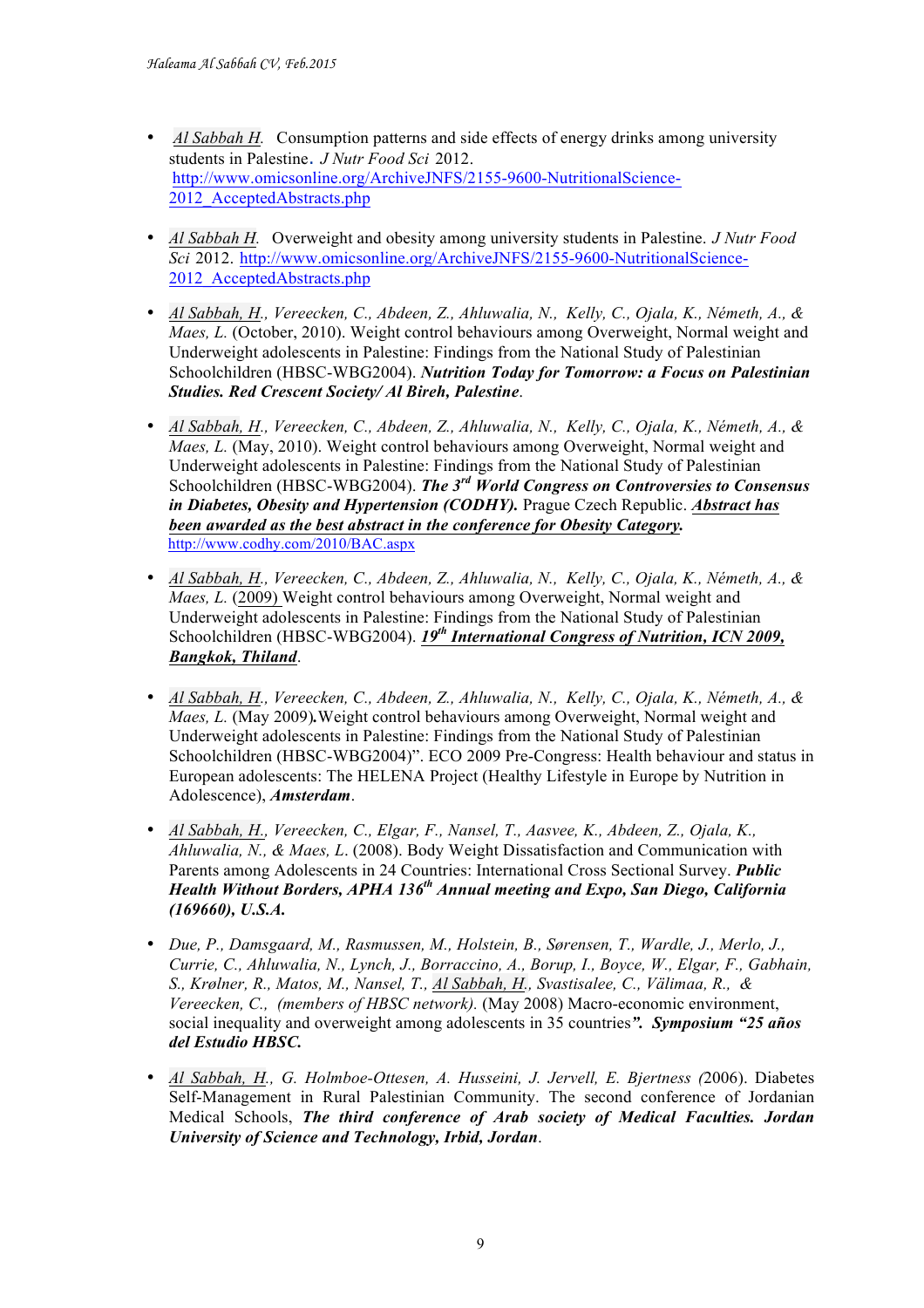- *Al Sabbah, H.* (2006) Nutritional Status of Palestinian Adolescents: Impact of Local and Global Policies. *MENA Region Arab Research Network with Support from Childwatch International. IRCKHF Premises, Amman, Jordan*.
- *Al Sabbah, H., Abdeen, Z., Vereecken, C., & Maes, L.* (2005) Nutrition-related habits and physical activity among Palestinian adolescents. *Childhoods 2005 Oslo Conference. Oslo, Norway (O-237, p. 260).* http://childhoods2005.uio.no/952%20Childhood%20program1.pdf
- *Al Sabbah, H., G. Holmboe-Ottesen, A. Husseini, J. Jervell, E. Bjertness*. (2005) Diabetes Self-Management in Rural Palestinian Community. *The First Medical and Health Sciences Conference. An-Najah University. Nablus, Palestine*.
- *Al Sabbah, H., G. Holmboe-Ottesen, A. Husseini, J. Jervell, E. Bjertness (*May 2000). Diabetes Self-Management in Rural Palestinian Community. Global Health in the  $21<sup>st</sup>$ Century: Challenges in Health Research 12 - *1st Annual Student Scientific Conference (ASSC) of the Centre for International Health, University of Bergen, Bergen, Norway*.

# **Abstract Presentations (Conferences)**

- § **2006, April 26-27:** MENA Region Arab Research Network with Support from Childwatch International. IRCKHF Premises**, Amman, Jordan**.  *Abstract Presentation*: Nutritional Status of Palestinian Adolescents: Impact of Local and Global Policies.
- § **2006, April 12-13**: The Second Conference of Jordanian Medical Schools, The Third Conference of Arab Society of Medical Faculties. Under the Patronage of Her Royal Highness Princess Muna Al-Hussein, **Jordan University of Science** & **Technology, University of Jordan, Mu'tah University, Hashemite University and King Abdullah University Hospital. Irbid, Jordan.** *Abstract Presentation*: Diabetes Self-Management in Rural Palestinian Community.
- § **2005, August 1st:** The First Medical and Health Sciences Conference**. An-Najah University**. **Nablus, Palestine.** *Abstract presentation*: Diabetes Self-management in Rural Palestinian Community.
- § **2005, June:** International Childhood Conference. **Oslo University**. **Oslo, Norway.**  *Abstract presentation*: Lifestyle, nutrition and physical activity among Palestinian adolescents. http://childhoods2005.uio.no
- § **2005, May. HBSC Conference.** Health Behaviour for School aged Children (HBSC). **Gozo, Malta.**   *Abstract presentation:* food habits and physical activity patterns among Palestinian adolescents.www.hbsc.org
- § **2005, February:** Child Nutrition in Israel and Palestine Seeking Joint Initiatives. Funded by **Tufts University, USA**. http://nutrition.tufts.edu/conferences/childhood/
- § **2005, February 7-9:** Chairperson for the Working Group on Behavioral Change and Communication. *Abstract presentation:* the Palestinian experience with BCC. http://nutrition.tufts.edu/conferences/childhood/
- **2000, May 12:** Global Health in the 21<sup>st</sup> Century; Challenges in Health Research,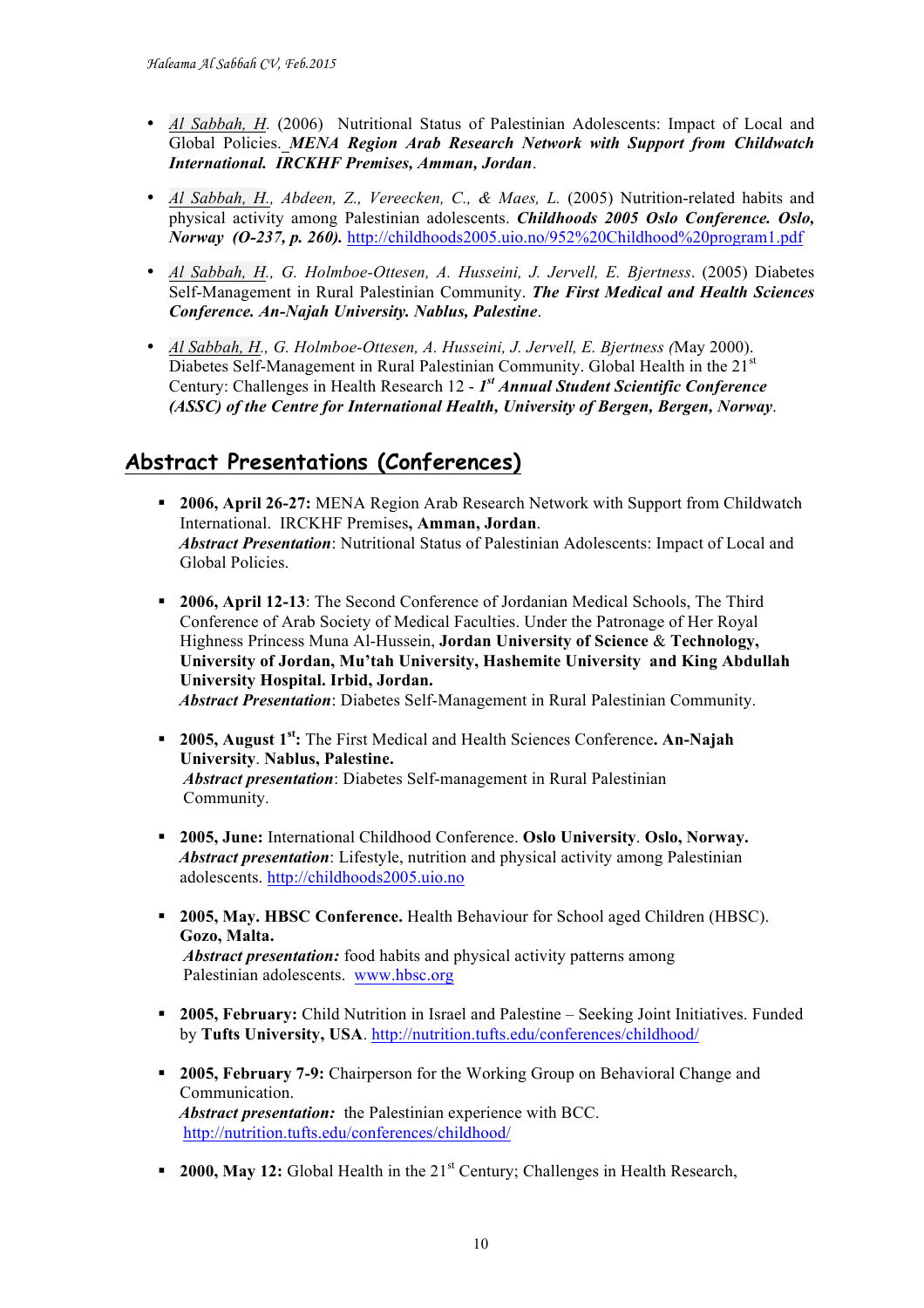1<sup>st</sup> Annual Student Scientific Conference (ASSC) of the Centre for International Health, **University of Bergen, Bergen, Norway**.

- *Abstract presentation:* Diabetes Self-management in Rural Palestinian Community.
- **1999. December 15: Poster presentation:** In connection with the 20<sup>th</sup> anniversary of the North-South Cooperation at the **University of Oslo**. **Oslo, Norway**.

# **Conferences (Attendance):**

- § **2014, March**: The First National Forum for Researchers in the United Arab Emirates. Coordinated by Ministry of Higher Education and Scientific Research. **Dubai, UAE**.
- § **2014, January**: The First Arabian Gulf Public Health Research Conference. Intervention for a Healthier Future. The Emirates Center for Strategic Studies and Research. **Abu Dhabi, UAE**.
- § **2012, April**: American Society for Nutrition (ASN) Scientific Sessions and Annual Meeting at Experimental Biology (EB) April 21-24 in San Diego, California. EB 2012 Conference. April 21-25, 2012, **San Diego, California, USA**.
- § **2011, May 23rd:** The Scientific Day for Epidemiological and Biological Research. **Hebron University, Hebron, Palestine.**
- § **2011, 5-7 April:** Fourth Arab Conference in Nutrition, Promoting Community Nutrition. **Jordan University, Amman, Jordan.**
- § **2011, April 27th:** The Health Awareness Crisis in Palestine between: Customs and Traditions" in celebration of the World Health Day. Faculty of Nursing at **An-Najah University, Nablus, Palestine.**
- § **2010, 9-10 October:** Nutrition Today for Tomorrow**, Ramallah, Palestine**
- § **2010, May:** 2nd Annual National Health Conference/ **Ramallah, Palestine**
- § **2010, March 1-2:** Health Under Israeli Occupation 2, Institute of Community Health**, Birzeit University, Ramallah, Palestine.**
- § **2009, October 8-10:** Second International Medical Conference. Advances in Women Care. **An-Najah University, Nablus, Palestine.**
- § **2009, April 30th -May 1st:** Fifth Scientific Conference/ Faculty of medicine. **Al Quds University, Jericho, Palestine**.
- § **2008, November 19-20:** Children Have No Place in War. In Co-operation and With Support from ChildWatch International. MENA Child Research Network for "Children under Difficult Circumstances**". Kempinski Hotel, Amman, Jordan.**
- § **2007, September 18-20:** Setting an ethical agenda for health promotion**. Gent University, Gent, Belgium.**
- § **2006, November 12-14:** Health Behaviour for School aged Children (HBSC) meeting. **Lausanne, Switzerland**
- § **2006, June 8-10:** Health Behaviour for School aged Children (HBSC) full meeting. **Budapest, Hungary**.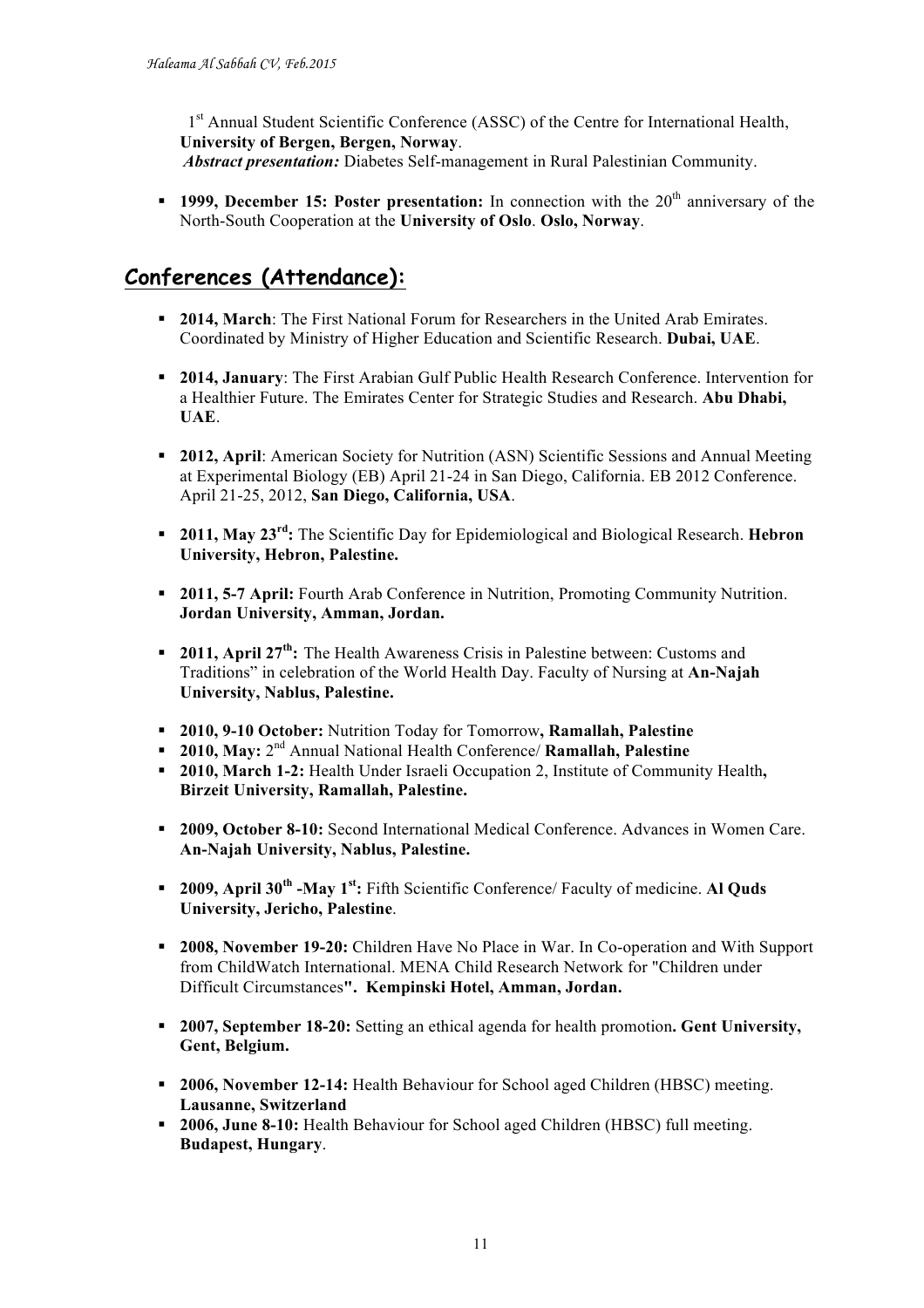- § **2006, May 29-31:** Researching Children and Childhood in a Globalised World. Norwegian Centre for Child Research, **Trondheim, Norway.**
- § **2004, January 12-16**: The Scientific conference on Nutrition Programs: challenges & opportunities, Funded by USAID, **Amman, Jordan**.
- § **2003, September 22-24:** Improving Children's Well-Being Now to Ensure A Better Future Tomorrow, conducted by the Palestinian National Authority, Ministry of Planning (NPA)- Secretariat of the National Plan of Action for Palestinian Children. Supported by **Canadian International Development Agency**. **Ramallah, Palestine**.
- § **2002, August:** Nutrition Survey –2002, Press Conference on the Survey Results. Palestinian Central Bureau of Statistics (PCBS). **Ramallah, Palestine**

# **Consultancy and Research Experience**

- **2012, March-June: Researcher on** Apple project using bomb calorimeter. **The main objective** of this study was to define the small and the large-size apple and the number of calories each one provides in order to compare the results with the USDA database. *Jean Mayer USDA Human Nutrition Research Center at Tufts University, USA.*
- **2011, January - June: Researcher on** Intervention Study to Prevent Excess Weight Gain During Pregnancy in Obese Women. The purpose of this study was to see if there are any weight or health benefits for women and their infants if they follow specific diet and behavior recommendations during pregnancy. *Jean Mayer USDA Human Nutrition Research Center at Tufts University, USA.*
- **2011, November-December: Consultant and Researcher traveled to Guinea-Bissau, Africa** working on Nutrition intervention study and the health situation in **Guinea-Bissau**. Micronutrient Fortified Food Aid Product Project funded by the United States Department of Agriculture (USDA). **Tufts University** in cooperation with *Global Food & Nutrition Inc.*
- **2011, May – July: Consultant in training:** homebuyer education package. *CHF, Ramallah.*
- **2010, June –August: Consultant and Researcher, Focus Groups team leader**. To develop a demand-driven homebuyer education package. *CHF, Ramallah.*
- **2009-2010, December –June**: **Lead researcher** for Ethnographic and Knowledge, Attitude and Practice (KAP) study Institutional Consultancy. The main objectives of this research are: to undertake the knowledge, attitude and practice study in relation to child care, dietary diversity and practices in the West Bank and to identify recommendations for response to improve child care practices, particularly exclusive breastfeeding. Funded by *UNICEF*.
- **2009, July-September: Country Researcher** at *UNICEF* (Evaluation of UNICEF Youth programs in West Bank: 'Palestinian Adolescents: Agents of Positive Change - Towards an Environment Promoting Peace and Reconciliation'. The evaluation conducted in the four countries where there are programme sites - occupied Palestinian territories (oPt), Jordan, Lebanon, and Syria. The evaluation will follow a standardised process in all four sites to provide consistent results. The overall goal of this programme was to provide a supportive and protective environment for Palestinian adolescents (10-18 years) living in oPt and in refugee camps in Jordan, Syria and Lebanon for healthy development, recreation, protection and participation. It also aimed at strengthening psychosocial resilience among adolescents against the impact of prolonged conflict and forced migration.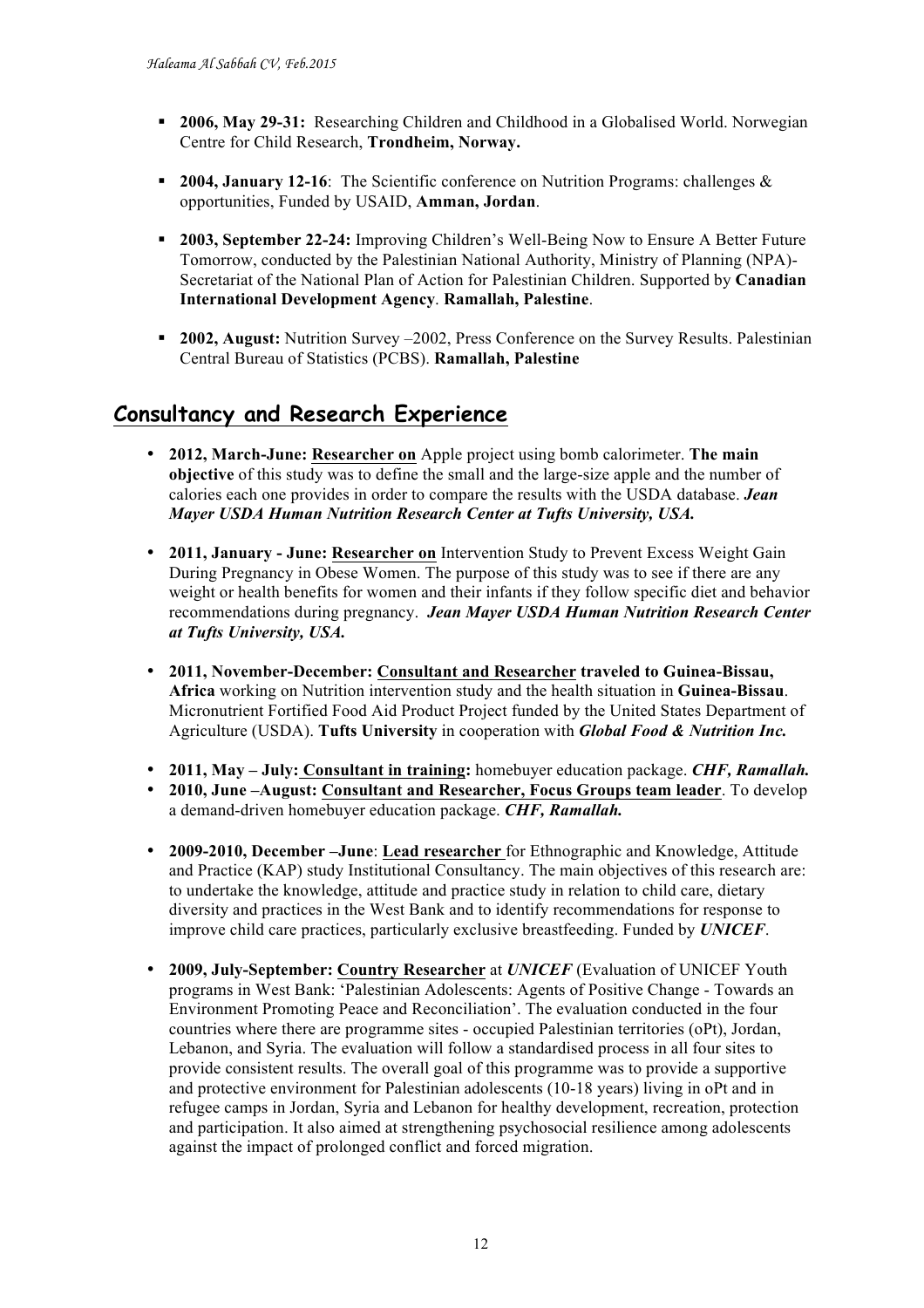- **2009: Consultant in Research** at *UNIFEM* (Analysis of calls and complaints during the war on Gaza: findings from 121 Helpline phone counseling Survey/ SAWA organization).
- **2004-2008: PhD student, Researcher in Nutrition-Related Behaviours,** using data from Health Behaviour for School-aged Children Survey **(HBSC)**. **Gent University, Belgium.**
- **2002-2004: MARAM** Project/ contracted by American Near East Refugee Aid (**ANERA**). Main Responsibilities were: Office Manager for MARAM Jenin office, Health Research consultant, Grants Coordinator, Health/ nutrition programs, BCC, Behavioural Change and Communication Coordinator, Primary Health Care Clinics Needs Assessments and Procurement of medical equipment, and Maternity Homes Coordination and Evaluation**, Palestine**. Revenge
- **2000-2004: Researcher, Evaluator, Trainer and consultant in training,** Centre for Development in Primary Health Care **(CDPHC)** with specific focus on nutrition, food processing, family planning, environmental risks, and participatory rapid appraisal, **Palestine**.
- **2004: Research assistant** for PhD student (Dr. Nadeem Aledeeli/ **UNICEF**). Orphan children and single mothers in Palestine, **Palestine**.
- **2003: Evaluator.** Umdaleel Project evaluation/ Al Lod charitable society- Nablus, funded by Tamkeen organization, **USAID**. This project focused on training mothers in adopting healthy food habits and changing behaviours.
- **2003-2004: Researcher and project coordinator**, Cross-Border Partnership in Early Childhood research, Centre for Development in Primary Health Care **(CDPHC)**. The main focus of this project was nutrition and mental health among children.
- **2003-2004: Researcher and project coordinator**, Child Research in Palestine. **Project number 42704.** The aim of the project is to strengthen child research capacities in Palestine, through co-operation between **Al-Quds University and NOVA**. The project also contributes actively with a network of child researchers in the Middle East and North Africa region. NOSEB and ChildWatch International are important partners in the project. Financial support from NUFU. http://www.hioa.no/eng/About-HiOA/Centre-for-Welfare-and-Labour-Research/NOVA/Prosjekter/Prosjekter-sammenlignende-velferdspolitikk/Avsluttedeprosjekter/2007/Child-research-in-Palestine
- **2002: Researcher and supervisor.** Clinic Nutritional Survey in Palestine/ Conducted by **Al Quds University, John Hopkins University and Care International.** Nutritional assessment for children aged 6-59 months, wasting, stunting and undernutrition. Data were collected from primary health care clinics records using a stratified sampling method.
- **2002: Researcher and supervisor.** Rapid Nutritional Survey in Palestine (Nutritional Assessment of the West Bank and Gaza Strip). Conducted by **Al Quds University, John Hopkins University and Care International**. Anthropometric measurements and blood analysis to assess the nutritional status among children aged 6-59 months and adolescents, in addition to 24-hour food re-call. Data collection was conducted by using household visits. http://www.google.ae/url?sa=t&rct=j&q=&esrc=s&source=web&cd=2&ved=0CCcQFjAB&url=http% 3A%2F%2Fpdf.usaid.gov%2Fpdf\_docs%2FPnacr368.pdf&ei=OvmuVLXoH7HY7Abcv4CgDQ&usg= AFQjCNH0HjiSIKkmAwXmlKI2ekL2mM3ZBg&sig2=Xv7zfP9dSy6E2SSvCEnZ0w&bvm=bv.8333 9334,d.ZGU
- **2002: Evaluator. UPMRC, Mobile clinic** (Prevention from Chronic Diseases Project) with the cooperation of **Birzeit University**. The main aim of the project was screening to assess the prevalence of diabetes, cardiovascular diseases, uterus cancer and breast cancer among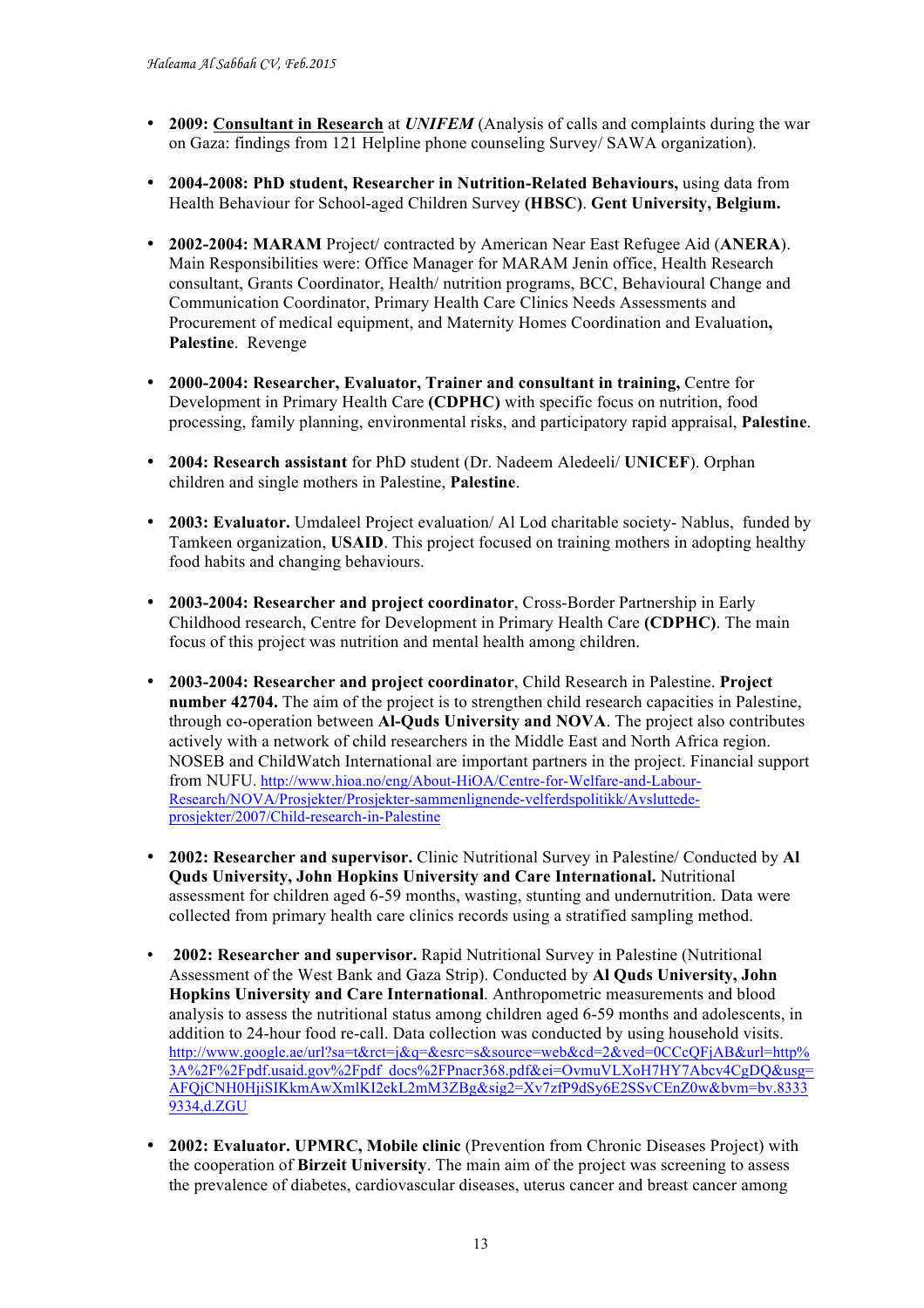adults above 30 years old, in order to prevent complications and trying to treat cases at the first stage.

• **2001- 2002: Researcher and project coordinator.** Improving Postpartum Care Among Low Parity Mothers in Palestine**:** a research study conducted in cooperation with the Population Council and funded by **USAID**.

http://www.google.ae/url?sa=t&rct=j&q=&esrc=s&source=web&cd=1&ved=0CB4QFjAA&url=http% 3A%2F%2Fwww.popcouncil.org%2Fuploads%2Fpdfs%2Ffrontiers%2FFR\_FinalReports%2FWest\_B ank\_LowParity.pdf&ei=J\_uuVPXxDor\_7AbNuoGgBA&usg=AFQjCNE9tYZ\_9X7dLHuCmYMoz6eh sDvZzQ&sig2=S1anwxb8sYEBmSoeaT4HYA&bvm=bv.83339334,d.ZGU

- **2001-2002: Project Coordinator**. Community Health Workers Training Project in Jenin and Jericho districts in cooperation with the Ministry of Health and Patient Friend Society, funded by **MAP-UK**.
- **2001: Research Assistant**. Survey on the impact of current crisis on NGOs service delivery, **CDPHC**.
- **2001: Research Assistant.** Youth and smoking project, funded by UNICEF in cooperation with the Palestinian Ministry of Education (**MOE**).
- **2000-2001: Coordinator and Consultant. Pilot Health Project (PHP)** in cooperation with: Population Council funded by **USAID**. Final Evaluation of the Pilot Health Project in the West Bank and Gaza. http://www.google.ae/url?sa=t&rct=j&q=&esrc=s&source=web&cd=1&ved=0CB4QFjAA&url=http% 3A%2F%2Fpdf.usaid.gov%2Fpdf\_docs%2FPdabw807.pdf&ei=A\_2uVPjwIYKrUYm\_gYAK&usg=A FQjCNGVy4OmrIxTlX7m-hv4dnYf8pcRQ&sig2=xxHeC\_ZhFNE8c2fQHtzdXw&bvm=bv.83339334,d.d24
- **2000- 2001: Project Coordinator.** Emergency Project (school teachers training), funded by **UNICEF** in cooperation with the Palestinian Ministry of Education/ directorate of Qabatia. The aim of this project was to train teachers to be trainers at their schools and areas in order to help emergency cases and prevent complications.

## **Training Courses**

- **2014, June 5th.** Training Course in Sexual and Reproductive Health Research (online course). http://www.gfmer.ch/SRH-Course-2014/participants/Haleama-Al-Sabbah.htm
- **2009, July 5th –August 16th: Mentorship Program: Modern Practices of University Teaching and Learning Program workshops.** Main topics: needs assessment, course design and development, teaching/ Instructional Methods, Evaluation, E-learning. The course involved 20 participants ranging from professors to assistant professors. **Al Quds University 2009.**
- **2007, February 3rd -17th: COSPI: Combating Obesity Strategies for Prevention and Intervention.** Intensive course in obesity among children and adolescents. The course involved 42 PhD students in Nutrition and Food Sciences from all over Europe. **Graz University, Austria 2007.**
- **2007, May 6th -June 4th**: Summer Program in Social and Cultural Psychiatry, courses in research methodology, 30 participants from all over the world. **McGill University, Canada 2007.**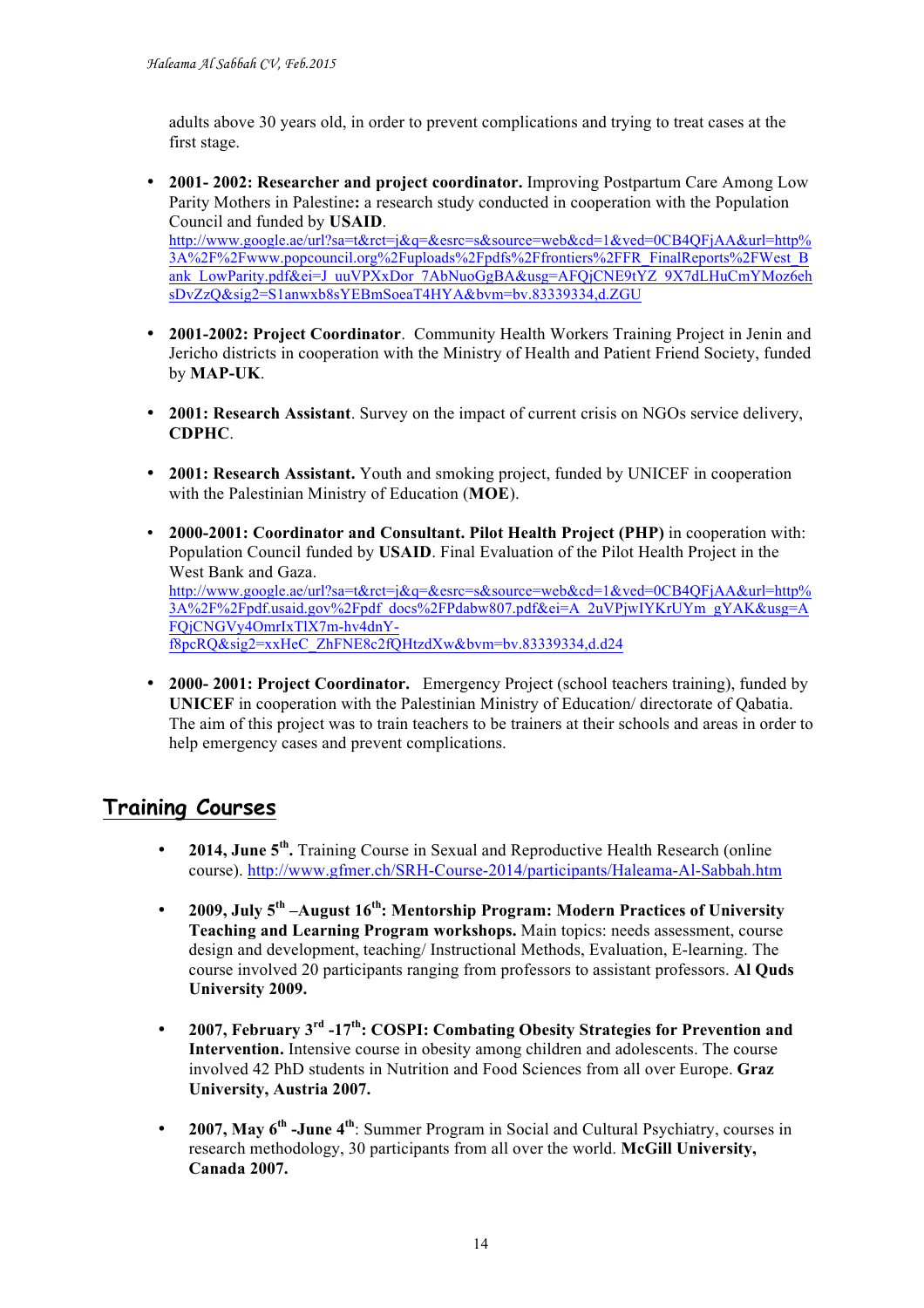- **2007, April:** 3 intensive days training in **Multilevel analysis.** To analyze such hierarchical structures, there is a need for multilevel modelling, which allows studying the relationships between variables observed at different levels in the hierarchical structure. **Gent University, Belgium 2007.**
- **2007, March:** 4 intensive days training on **Logistic regression analysis.** This course shows how binary data can be modelled in terms of both categorical and continuous predictors. **Gent University, Belgium 2007.**
- **2006, October 9th -December 18th:** 2 months course in **Academic English Writing Skills in Biomedical Sciences. Gent University, Belgium 2006.**
- **2006, November:** 3 intensive days training on **Design and analysis of clinical trial.**  Experiments involving the health of human beings carry serious challenges and risks, but form one of the richest sources of information on causal effects of interventions. **Gent University, Belgium 2006.**
- **2006, May: Permanent Training "low Countries Studies".** The program consists of 10 lectures and a number of extra activities to get acquainted with Flanders, Belgium and Netherlands. **Gent University, Belgium 2006**.
- **2005, February**: 7 intensive days training on **Introductory Statistics. Basics of Statistical Inference***.* This course aims to provide insight into statistical concepts with emphasis on practical applications. **Gent University, Belgium 2005.**
- **2005, March:** 7 intensive days training on **Analysis of Variance***.* Analysis of Variance (ANOVA) is a statistical tool used in the comparison of means of a random variable in populations that differ in a characteristic (factor), e.g. treatment, concentration, subject, sex, age, etc. **Gent University, Belgium 2005.**
- **2003, December:** 3 days training on **Epidemiological studies**, **Jericho, Palestine**.
- **1999, March**: **Quality and knowledge in the development process system monitoring** and Research-based evaluation in the project cycle. **Oslo University, Norway 1999**.
- **1999, February**: **Reproductive health and gendered messages from Cairo**: How to categorize it into researchable questions in the areas of demography and health?, **Oslo University, Norway 1999.**
- **1999, December: Reproductive Health Epidemiology**, Fertility factors, specific studies (IVF register in France, Babies born after IVF, Fertility after ectopic pregnancy), by Professor Alfred Spira: University of Paris XI, Paris, France. **Birzeit University, Palestine 1999.**
- **2000, March**: District Health Information Systems (DHIS), **University of Oslo, Norway 2000**.

### **Workshops and Seminars:**

• **2011, January 27th**: National Contact Point for FP7. Workshop in Research Development. **Ministry of Education and Higher Education, Al-Masyion, Ramallah, Palestine**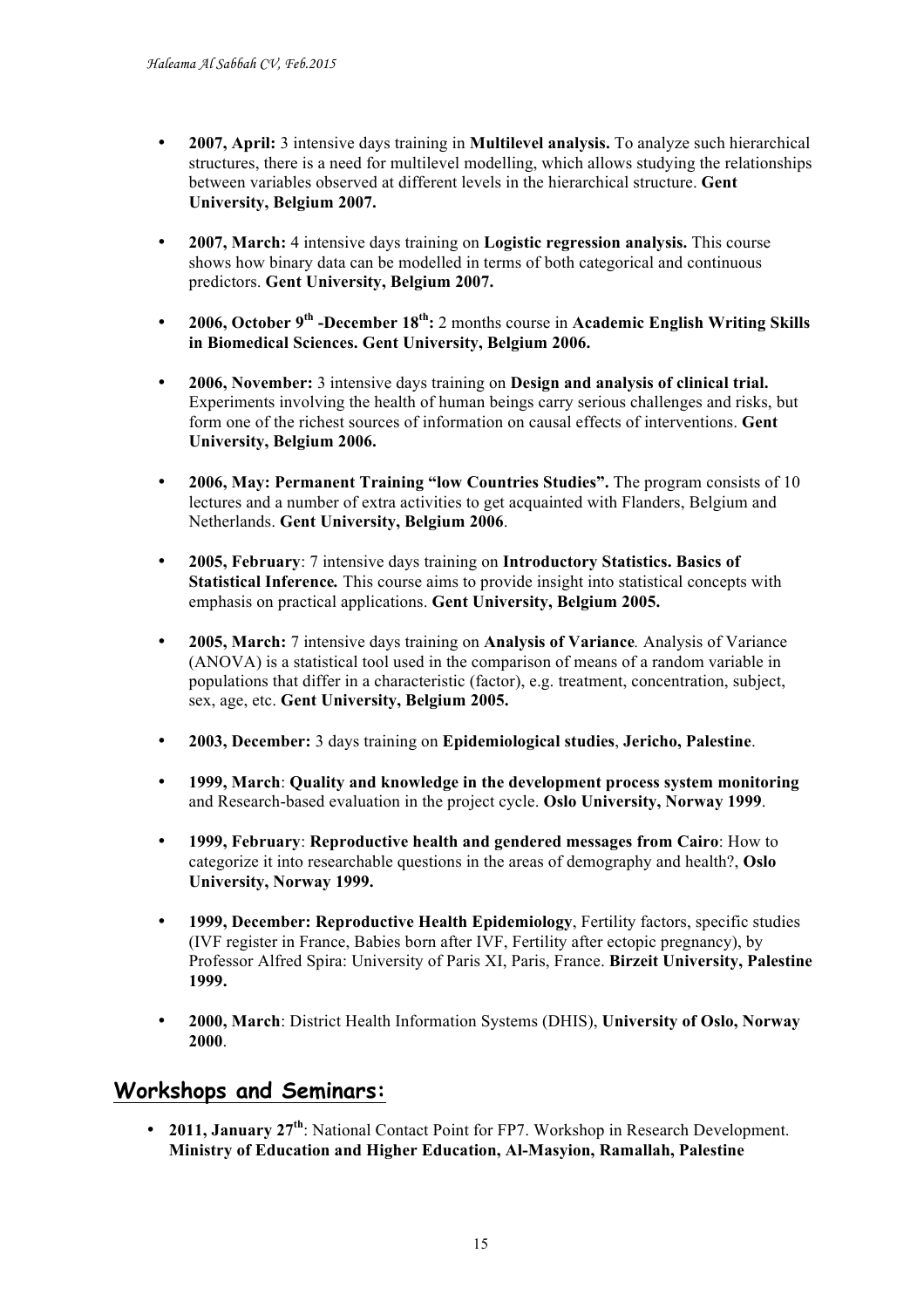- **2010, April** 8: Urbanization and Health. Palestinian Ministry of Health (MOH). **Ramallah, Palestine**
- **2009, December 9-10:** The use of the food fortification formulator for establishing standards and practices of food control. USAID, A2Z and MOH. By Dr. Omar Dary from AED. **Ramallah, Palestine**
- **2009, October:** The Ma-Pi Diets and the Diabetes Project. Sponsored by Palestinian Academy for Science and Technology. **Ramallah, Palestine**
- **2009, July:** Modern Practices of University Teaching and Learning Program Workshops. Sponsored by the **World Bank**. **Al Quds University, Palestine**
- **2005. July:** The LQAS Training Workshop. Sponsored by **USAID** supported **Hanan MCHN Project**. **Ramallah, Palestine**
- **2005. July:** TV talk show by **Palestine TV**. Obesity among Children and adolescents. **Ramallah, Palestine**
- **2004, July 27:** Second Workshop on MENA Region, **Arab Research Network for Children under Difficult Circumstances**. Violence against Children and Safety of Children on Roads, at Home and at Schools. In cooperation with Norwegian Institute for Child Welfare Research. **Amman, Jordan**
- **2004, August:** A Policy Analysis Tool for Calculating the Health, **Child Spacing and Economic Benefits of Breastfeeding (BOB),** Palestinian Nutritional Profiles, MARAM Project). Jay Ross and Helen Stiefel. The Academy for Educational Development /Washington, D.C. **Amman, Jordan**
- **2004, June 5-9: Health and nutrition behaviours**. Health Creative Festival for all MARAM project grantees, contractors and partners. **Ramallah, Palestine**
- **2003, June 19-23: MECIDS** (Middle East Consortium on **Infectious Disease Surveillance**). **Larnaca, Cyprus**
- **2003, August 10-13: Child Rehabilitation Initiative for Safety and Hope** workshop (**Children Psycho trauma**). **Nicosia- Cyprus**
- **2003, August 27-28:** Community Health Research Methods, Monitoring and Evaluation Capacity Building workshop, conducted by **MARAM Project (USAID)**. **Ramallah, Palestine**
- **2003, November:** A POLYCOM Training program in View Station Basics. **MARAM Project (USAID)**. **Ramallah, Palestine**
- **2003, November**: TV talk show by **Watann TV**. Type 2 Diabetes and Fasting**. Ramallah, Palestine**
- **2002, October**: TV talk show by **Watann TV**. Diabetes Self-Management in Palestine. **Ramallah, Palestine**
- **2002, June:** 5 days training of rules and regulations in providing USAID Grants and Grants management/**London**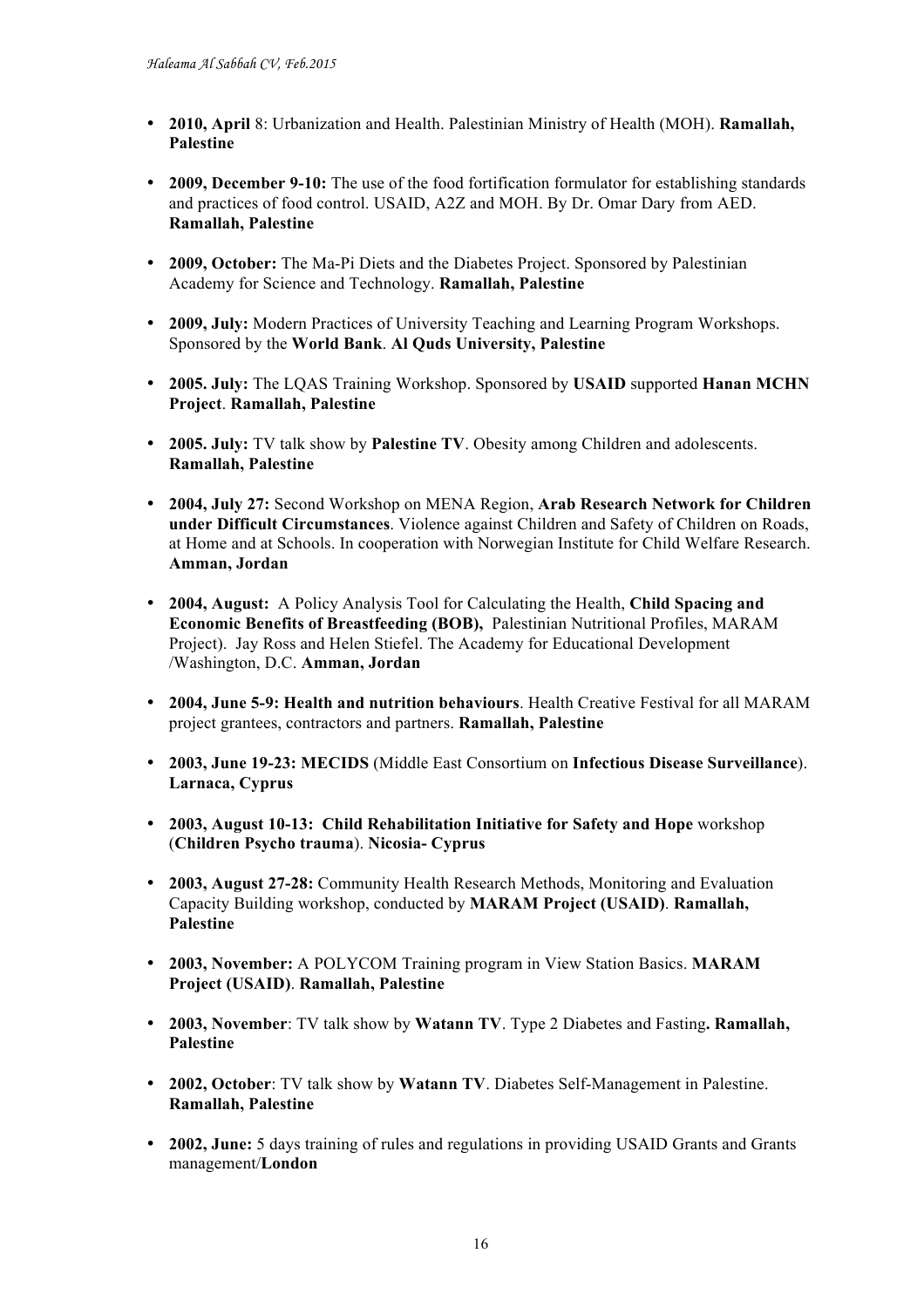- **2001, June 14-17:** Training of trainers' in public health and nutrition workshop, Tamkeen organization **(USAID)**. **Ramallah, Palestine**
- **2001, May: Prevention & Treatment of Psychological Trauma**: Critical Incident **Stress Management** and Eye Movement Desensitisation and Reprocessing, by William J.Thomson: PhD, USA. **Birzeit University**. **Ramallah, Palestine**
- **1999, December**: Reproductive health epidemiology workshop, **Birzeit University**. **Ramallah, Palestine**

### **Services inside and outside university**

#### **1) Administrative work**

- 2009 Public Health **Master Program Coordinator** at An Najah University.
- 2009- **Head of the Public Health Department** at the Faculty of Medicine, An-Najah University.

### *2)* **Committees**

- § 2014 -2015: *Team member at Creative Healthy Initiatives Project (CHIP 1 and CHIP 2)*: CHIP is a collaborative project between Dubai Health Authority and **Zayed University Campus in Dubai**.
- § 2014-2015: member of *Cluster Group (PHN)*. **Zayed University, UAE**.
- 2015, 12. February: 1<sup>st</sup> Annual Public Health Nutrition Research Forum. Member of the *Organizing Committee*. **Zayed University, UAE**. http://www.zu.ac.ae/main/en/phn/contact.aspx
- § 2015, 16-19 February: Innovation Arabia 8 Conference (IA8) On behalf of **HBMSU, Dubai, UAE***.* Member of the *Technical Committee.*
- § 2014, December**:** 1st Annual Bright Start Parenting Event in UAE. Member of the *Scientific Committee*. **Supreme Council for Family Affairs**, **Sharja, UAE**. http://www.womanandchildhealth.org/index.php
- **•** 2010 -2013: An-Najah University **IRB** (Research Ethical committee) School of Medicine.
- § 2010, 20-21 October: **Scientific Committee Chairman,** The Third International Medical Conference, Adolescent's and Youth Health: Development and Future Challenges. **An-Najah University, Nablus, Palestine.**
- 2011 Committee member: *Faculty of Medicine and Health Sciences Re-structuring Committee*. **An-Najah University, Nablus, Palestine.**
- 2011 Chair, *Master Program in Public Health Evaluation Committee.* **An-Najah University, Nablus, Palestine.**
- 2010 *Faculty of Medicine and Health Sciences* Council (Member). **An-Najah University, Nablus, Palestine.**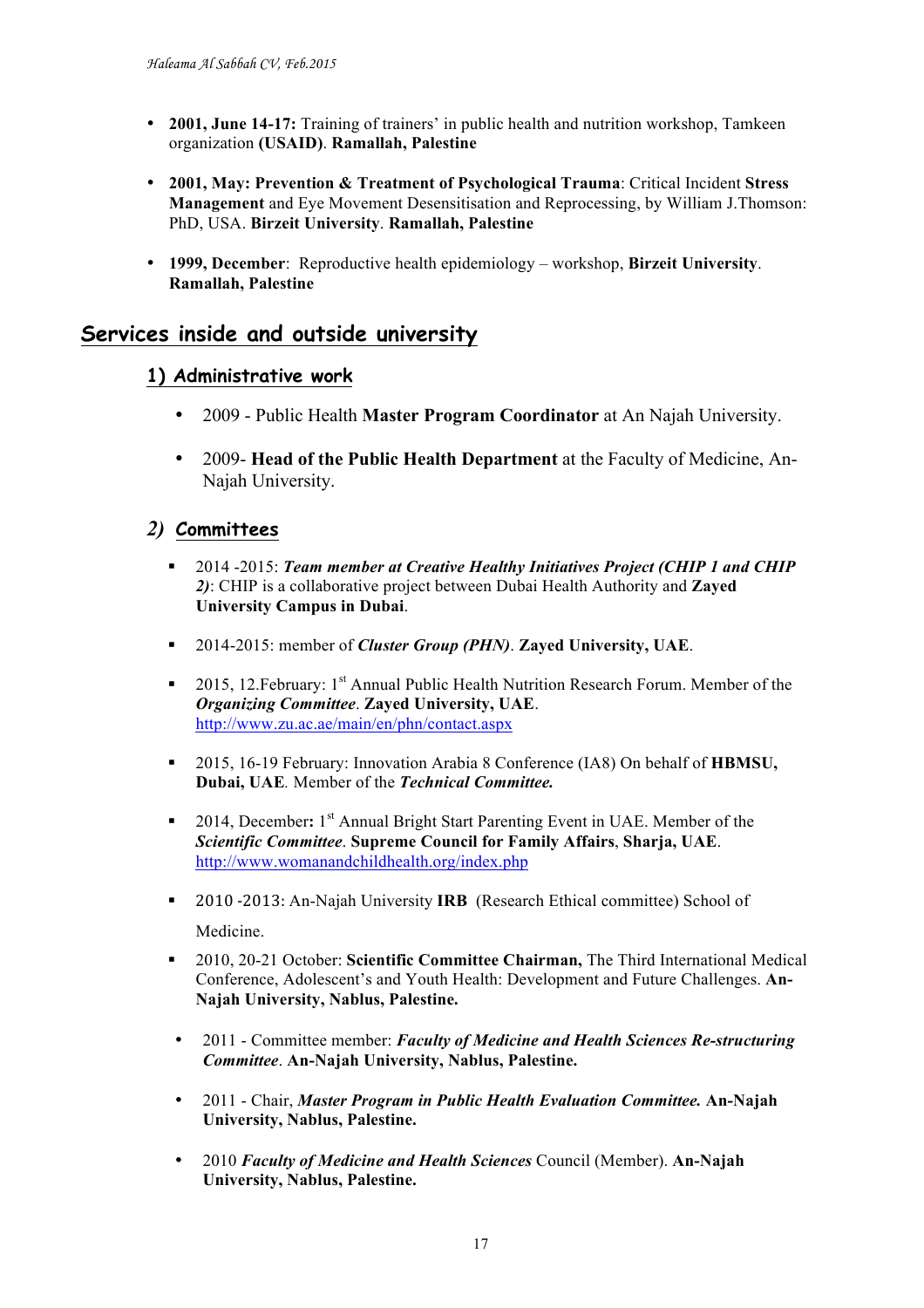• 2009 -2012- Palestinian Ministry of Education and Ministry of Health (*Breast Feeding Committee*, *Health Promotion Committee*, *Committee of School Health Curricula*)

### **3) Thesis Examiner for Master Students in Public Health**

- *Haleama Al Sabbah: External Examiner. Thesis title:* Food Habits and Physical activity Patterns among School Children in Bethlehem District. *Researcher: Ayman Al Assa*, Master in *Public Health, Faculty of Public Health, Al Quds University, December 2012.*
- *Haleama Al Sabbah: Internal Examiner. Thesis title:* The Impact of Exclusive Breastfeeding on Infant Morbidity in the first six months of Infant's life in Nablus Refugee Camps. *Researcher: Shaden Hamdi Shakeb Qanadelo.* Master in *Public Health Program, An-Najah National University, 2010.*
- *Haleama Al Sabbah: External Examiner. Thesis title:* Assessment of Complications among Patients with Type 2 diabetes attending diabetic clinics in governmental, privates, and UNRWA in the central region of the West Bank. *Researcher: Haneen Mahfouz*. Master in *Public Health, Faculty of Public Health, Al Quds University, 2010.*

### **4) Thesis Examiner for 6th year medical students**

- *Haleama Al Sabbah: Internal Examiner. Thesis title:* Eradication of H pylori using three regimen of treatment. Using 3 diff ways, group A, Group B, and Group C. *Researcher: Hanin Yamin.* 6th year medical student*, Faculty of Medicine, An-Najah National University, May 2011.*
- *Haleama Al Sabbah: Internal Examiner. Thesis title:* Response to Rx of HCV hepatitis patients. *Researcher: Rana Da'ma.* 6<sup>th</sup> year medical student, *Faculty of Medicine*, *An*-*Najah National University, May 2011.*
- *Haleama Al Sabbah: Internal Examiner. Thesis title:* Prevalence of HCV in haemodialysis patients in Palestine. *Researcher: Asma Salahat, H.Ibrahim*. 6<sup>th</sup> year medical student*, Faculty of Medicine, An-Najah National University, May 2011.*

### **5) Referee in International Journals**

- *BMC Public Health 2014*
- *Appetite***,** Reviewer for manuscript: Eating habits, low physical activity, and sedentary behavior as the major determinants of overweight and obesity among Iranian adolescents: The role of socio-economic status*.* **Appetite 2013***.*
- *Journal of Adolescent Health*, Reviewer for manuscript: Weight changing behaviours and their relationship with body dissatisfaction and body mass index: Results from a population-based sample of Swiss adolescent boys and girls. **JOA11-169, 2011**
- *Journal of Nutrition and Metabolism:* Reviewer for manuscript: The relationship of breakfast skipping with weight status in Syrian university students. **Journal of Nutrition and Metabolism 2011.**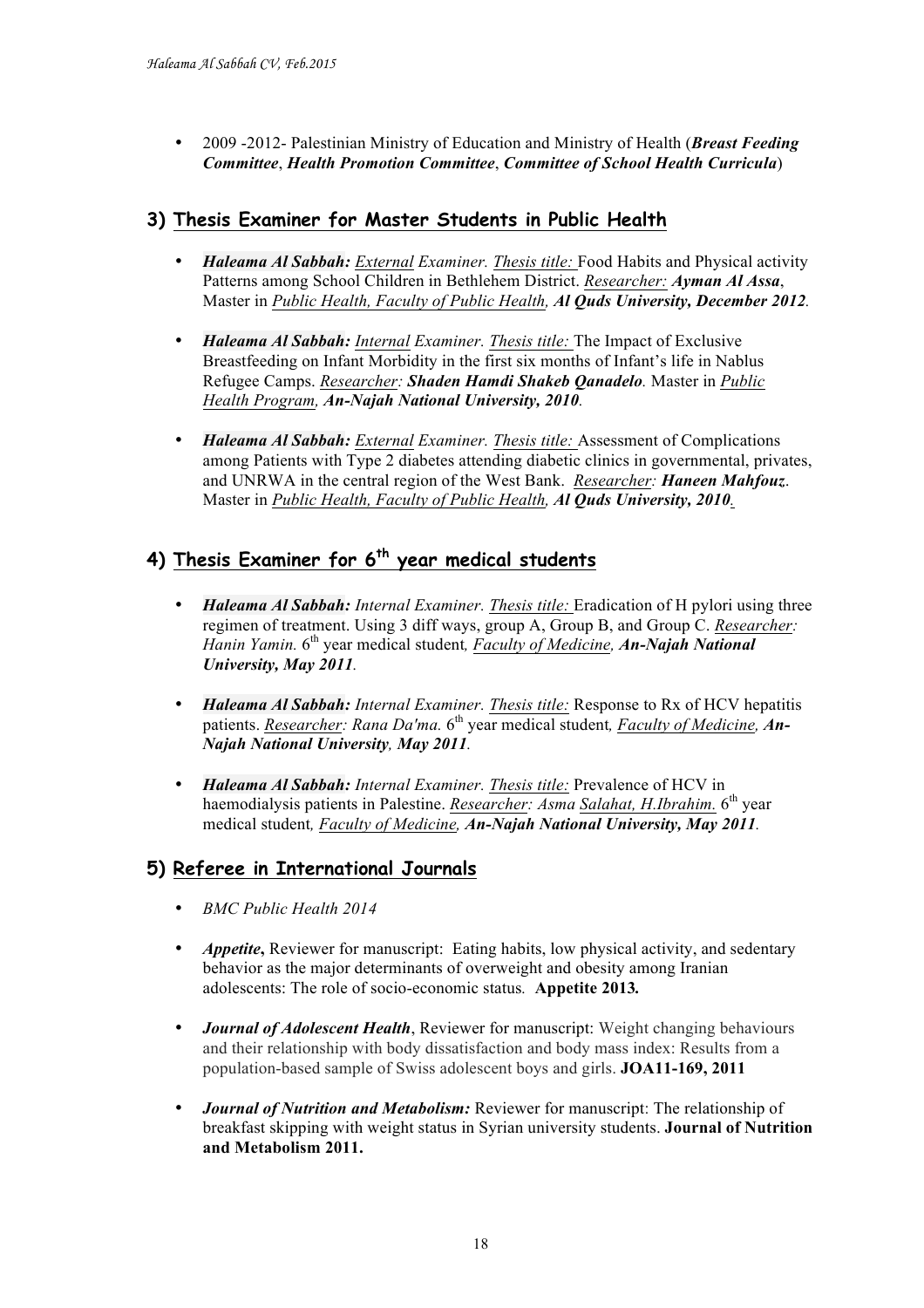- *Diabetes, Metabolic Syndrome and Obesity: Targets and Therapy*, **Dovepress**. Reviewer for manuscript: Strategy to combat obesity and to promote physical activity in Arab countries*.* **DMSO 2011**.
- *Journal of Human Nutrition and Dietetics,* Reviewer for manuscript: Weight Management Programs for African American Women: Should the Message Differ by Weight Status? **JHND 2011**.
- *PEDIATRICS*, Reviewer for manuscript: Whey Protein Precipitating Moderate to Severe Acne in Teenage Athletes. **PEDIATRICS 2010**.
- *Journal of Nutrition and Dietary Supplements,* Reviewer for manuscript: Folic acid supplementation for the prevention for neural tube defects (NTD's): Promotion and use. **Nutrition and Dietary Supplements 2010**.
- *Journal of Human Nutrition and Dietetics,* Reviewer for manuscript: Sugar-sweetened drinks consumption, anthropometrics and aerobic fitness in 9-10 year old schoolchildren*.*  **JHND 2010**.
- *Saudi Medical Journal*, Reviewer for manuscript: Weight satisfaction among adolescent girls in Alkhober, Saudi Arabia between 1997 and 2007. **SMJ 2009**.
- *BMC-Public Health*, Reviewer for manuscript: Socio-demographic Correlates of Food Habits among School 1 Adolescents (12-15 year) in North Gaza Strip. **BMC-Public Health 2009**.
- *Journal of Adolescent Health*, Reviewer for manuscript: Measuring weight dissatisfaction in adolescent girls and young women*.* **JOA08-416R1, 2009**.
- *Public Health Nutrition*, Reviewer for a manuscript validating Physical Activity Levels (PAL) derived from accelerometers and 24-hour physical activity diaries (24-hr-AD) with the Heart Rate-oxygen consumption method (HRVO2), and second, to compare the PALs derived from an epidemiological questionnaire with an accelerometer and 24-hr-AD*.* **PHN 2008**.

### **6) Other Service**

- 2013-1014- Attending many conferences in Public Health and Nutrition in UAE.
- 2012 Visiting Scholar, Harvard School of Public Health: Nutrition and Obesity conferences (3 conferences) and workshops (2 workshops) in addition to the weekly seminars conducted at the Harvard School of Public Health, Tufts Medical Center and Boston School of Medicine, Boston, USA. Medicine, Boston, USA.
- 2012 Speaker at Rutgers University, New Jersey, USA. : Nutrition Related Behaviors among Palestinian adolescents.
- 2012 Speaker at the University of California San Francisco (UCSF), San Francisco, California, USA : Body weight dissatisfaction and communication with parents

#### **Languages**

• **Arabic**: native

• **English**: Excellent (understanding, reading, speaking, writing)